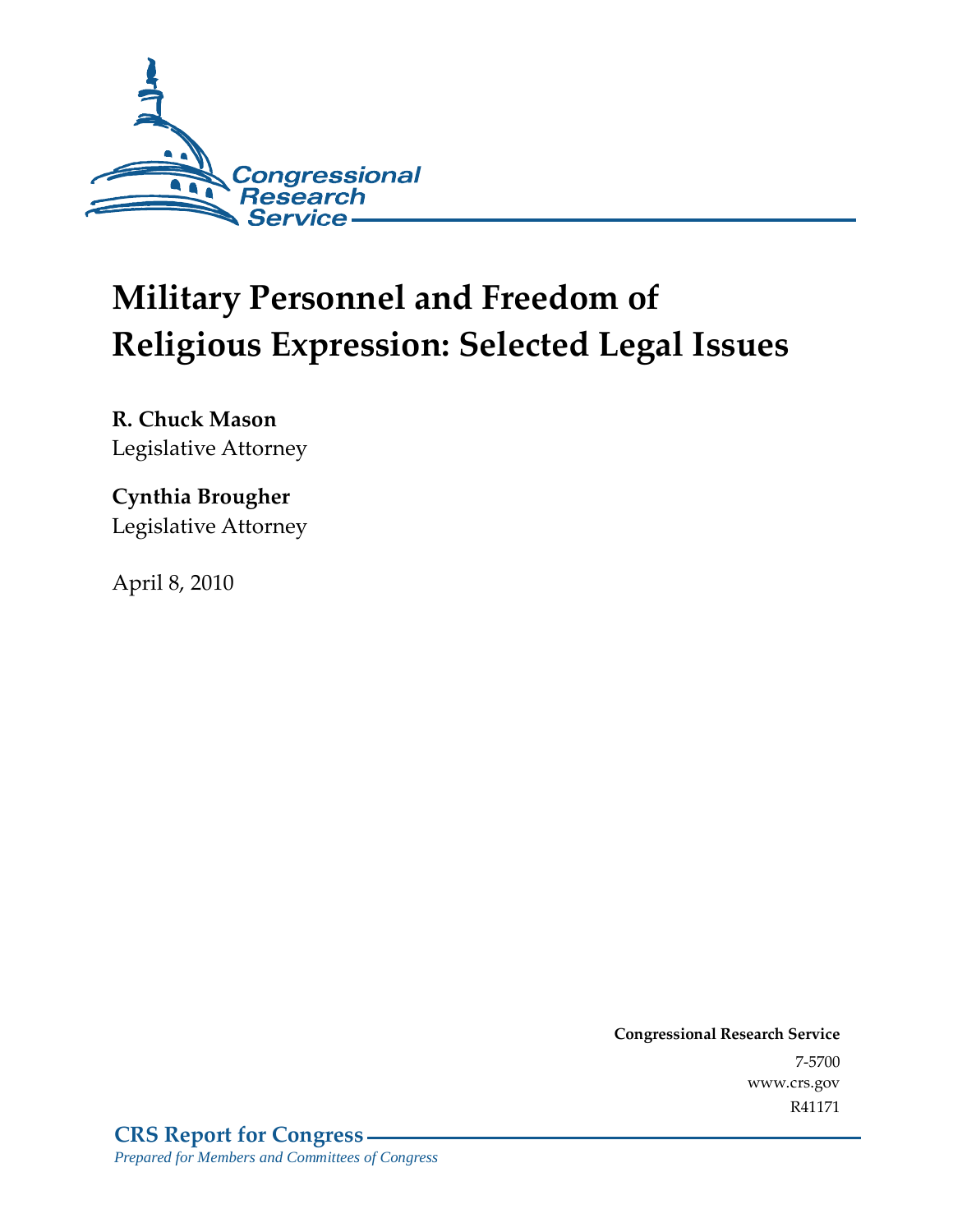## **Summary**

The First Amendment of the U.S. Constitution provides the freedom to individuals to exercise their religious beliefs without governmental interference, and simultaneously prohibits government actions that benefit followers of one faith over another. At times, when government actions would otherwise burden individuals' religious exercise, the government makes efforts to accommodate the religious practice. However, accommodation of religion to prevent violations of the Free Exercise Clause must be carefully considered in order to prevent violation of the Establishment Clause.

The tension between the clauses has been illustrated in a number of military scenarios in recent years. For example, the U.S. Army recently allowed the first Sikh in more than 25 years to graduate from the officer basic training program without sacrificing the articles of his faith, allowing the officer to maintain his unshorn hair, beard, and to wear a turban. In another example, announcements that the Obama administration is reviewing the military's current "don't ask, don't tell" policy regarding homosexual servicemembers have raised several questions about the impact a new policy would have on chaplains whose religious background does not support homosexuality.

This report provides an overview of the requirements of the First Amendment related to military personnel's religious exercise. It analyzes current constitutional and statutory requirements regarding religious exercise, and provides a framework for how Congress and the courts might consider future issues that arise related to servicemembers' religious exercise. Specifically, the report examines the limitations placed on servicemembers in uniform in the exercise of their religious beliefs. It also examines the role of military chaplains and the legal challenges associated with publicly funding religious personnel. The report analyzes efforts by Congress and the Department of Defense to address the constitutional concerns that are raised by these issues.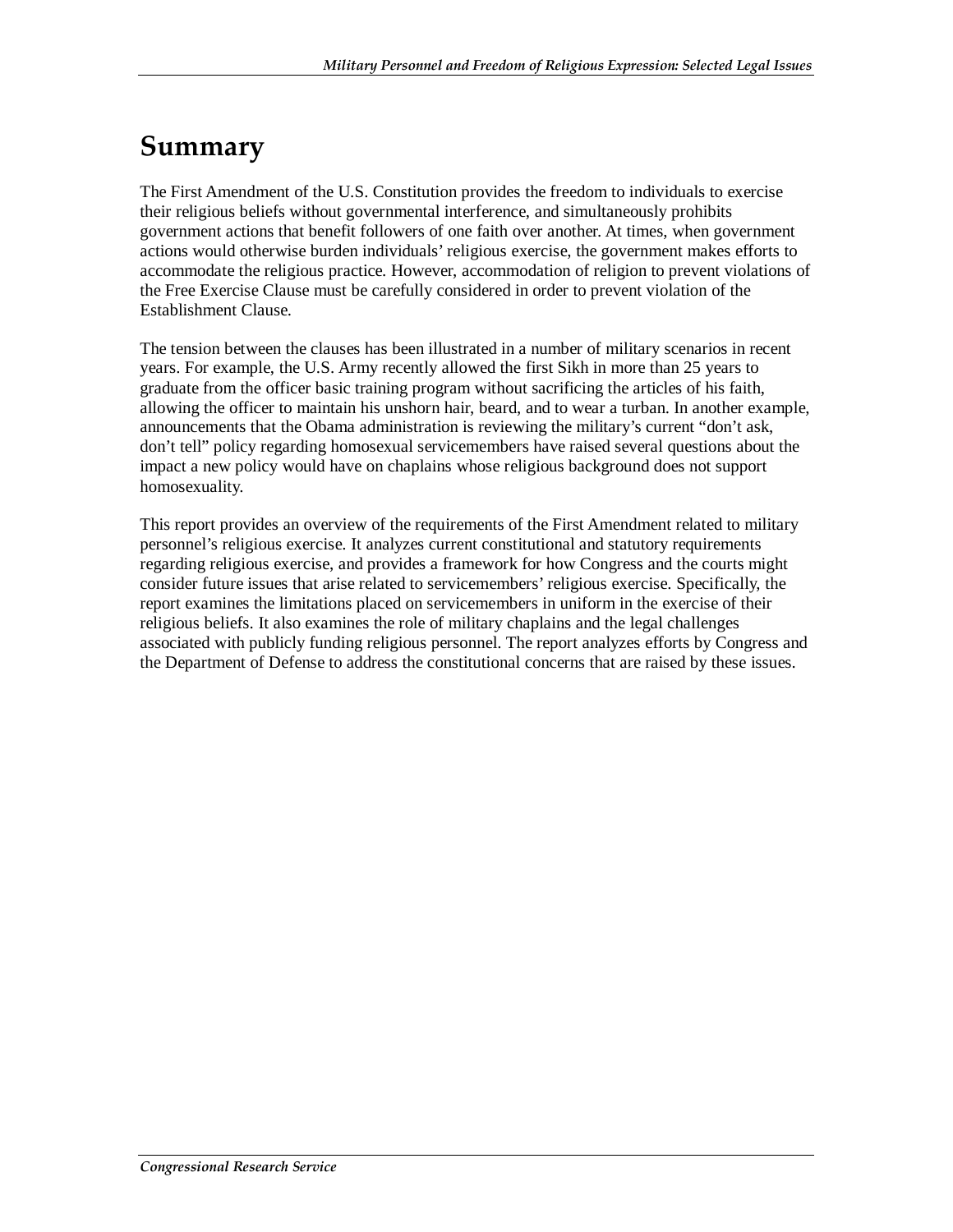## **Contents**

| DOD Instruction 1300.17—Accommodation of Religious Practices Within the |  |
|-------------------------------------------------------------------------|--|
| DOD Instruction 1325.06-Handling Dissident and Protest Activities Among |  |
|                                                                         |  |
|                                                                         |  |
|                                                                         |  |
|                                                                         |  |
|                                                                         |  |
|                                                                         |  |
|                                                                         |  |
| Challenges to the Specific Components of the Military Chaplaincy  13    |  |
|                                                                         |  |

### **Contacts**

|--|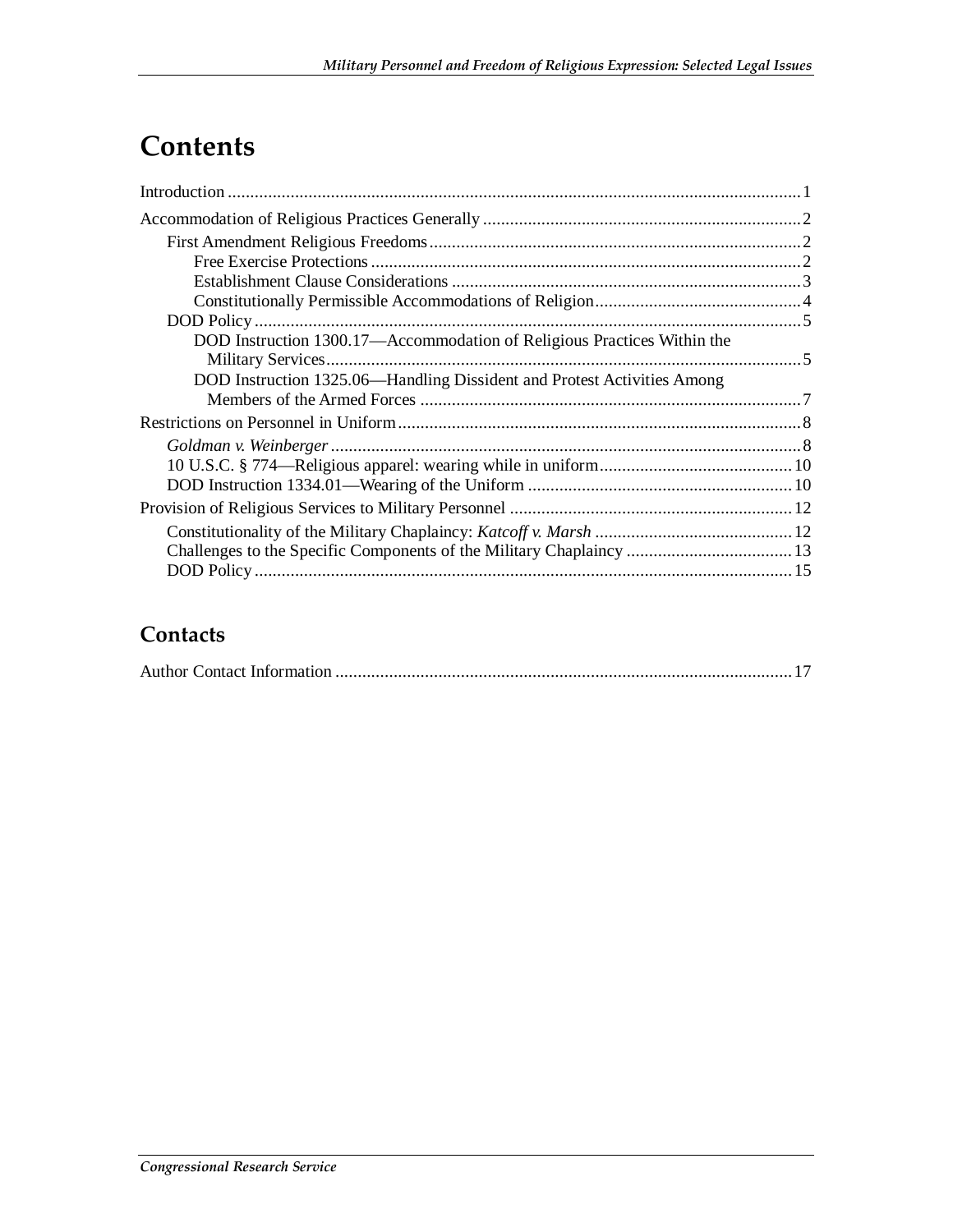## **Introduction**

The First Amendment of the U.S. Constitution provides the freedom to individuals to exercise their religious beliefs without governmental interference, and simultaneously prohibits government actions that benefit followers of one faith over another. At times, when government actions would otherwise burden individuals' religious exercise, the government makes efforts to accommodate the religious practice. However, accommodation of religion to prevent violations of the Free Exercise Clause must be carefully considered in order to prevent violation of the Establishment Clause. One of the premier examples of the tension between the religion clauses is accommodation of the religious exercise of military personnel, particularly in the limitations on personnel in uniform and the provision of military chaplains.

The tension between the clauses has been illustrated in a number of military scenarios in recent years. For example, the U.S. Army recently allowed the first Sikh in more than 25 years to graduate from the officer basic training program without sacrificing the articles of his faith. The Army granted an exemption from the uniform policy, allowing the officer to maintain his unshorn hair, beard, and to wear a turban as required by his faith.<sup>1</sup> Some argue that allowing exemptions to the uniform policy diminishes esprit de corps and may weaken military effectiveness. Others assert that the exemptions allow for more individuals to serve in the military at a time when the forces have been stretched thin with the ongoing conflicts. They assert that it furthers an important public policy goal of ensuring that servicemembers of all faiths are an integral part of American military life and affirms the military's role as an assimilative national institution which has historically served to counter prejudice.

In another example, announcements that the Obama administration is reviewing the military's current "don't ask, don't tell" policy regarding homosexual servicemembers have raised several questions about the impact a new policy would have on chaplains whose religious background does not support homosexuality. Some argue that chaplains, as religious leaders, may be protected from providing support to homosexual servicemembers as a matter of conscience, similar to protections for doctors who have religious objections to abortions. Clergy and spiritual leaders traditionally benefit from heightened protection from claims of discrimination or unequal treatment of others, but it is also important to note that the military operates under a unique set of rules in contrast to the civilian society in which doctors and clergy may be afforded heightened conscience protections.

This report provides an overview of the requirements of the First Amendment related to military personnel's religious exercise. It analyzes current constitutional and statutory requirements regarding religious exercise, and provides a framework for how Congress and the courts might consider future issues that arise related to servicemembers' religious exercise. Specifically, the report examines the limitations placed on servicemembers in uniform to exercise their religious beliefs. It also examines the role of military chaplains and the legal challenges associated with public funding for religious personnel. The report analyzes efforts by Congress and the Department of Defense to address the constitutional concerns that are raised by these issues.

 1 "1st Sikh in decades graduates Army officer school," *USA Today*, March 22, 2010, available at http://www.usatoday.com/news/religion/2010-03-22-sikh-army\_N.htm.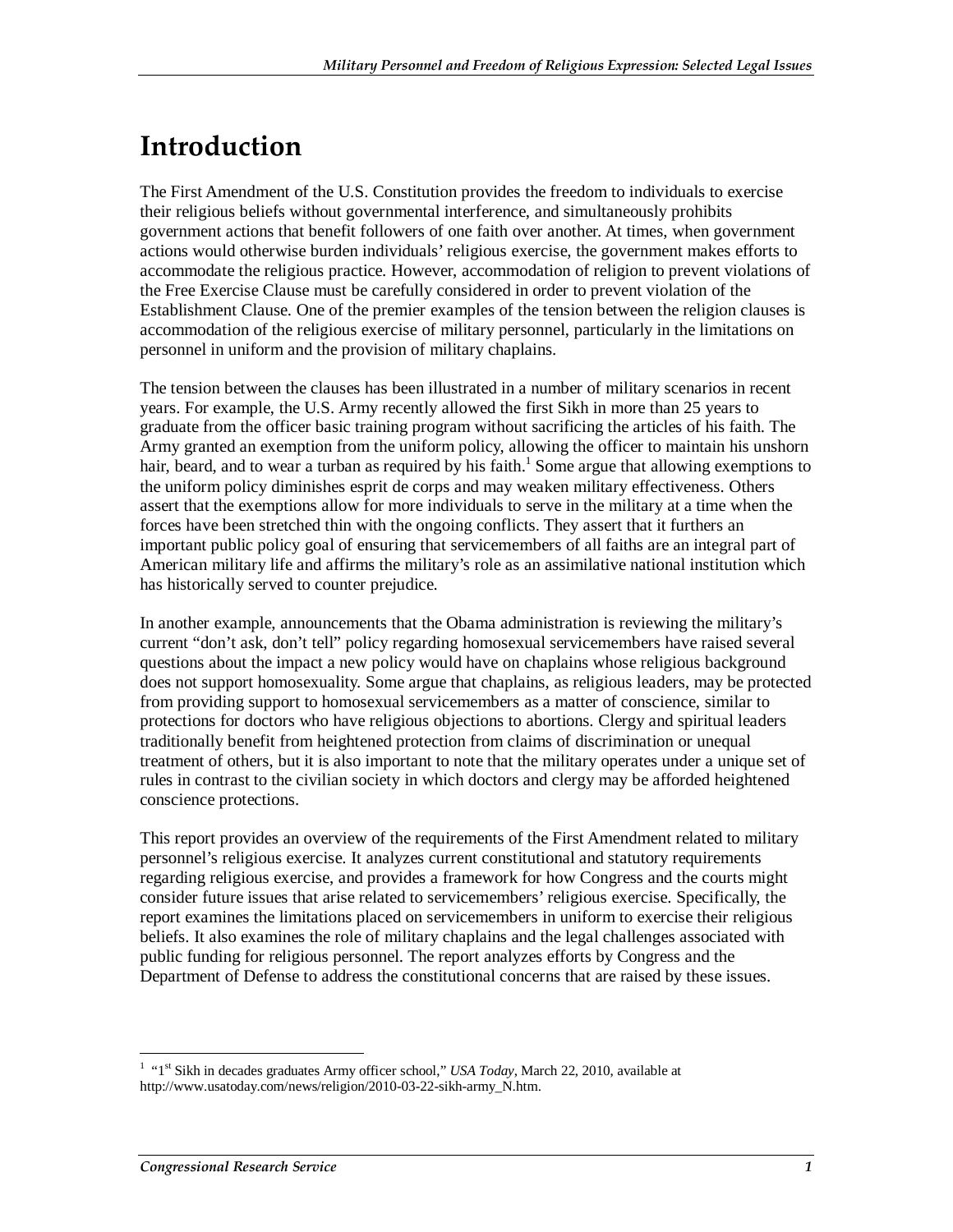## **Accommodation of Religious Practices Generally**

Religious exercise is protected by a number of different laws and regulations. Primarily, the protections and limitations on religion are based upon the Establishment Clause and Free Exercise Clause of the First Amendment. In addition to the First Amendment's religion clauses, the Religious Freedom Restoration Act (RFRA) supplements the standard of review of burdens on individuals' religious exercise to provide heightened protection not offered by the constitutional standard. Furthermore, the Department of Defense (DOD) has promulgated regulations addressing religious exercise in the military.

### **First Amendment Religious Freedoms**

The First Amendment of the U.S. Constitution provides that "Congress shall make no law respecting an establishment of religion, or prohibiting the free exercise thereof...."<sup>2</sup> These clauses are known respectively as the Establishment Clause and the Free Exercise Clause. Together, the clauses counterbalance the interests of individuals to practice their religious beliefs with a prohibition on government involvement in religion. At times, situations arise in which some government action would infringe upon an individual's religious exercise, but any corrective action that the government might take would raise concerns of establishment.<sup>3</sup>

#### **Free Exercise Protections**

Historically, the Free Exercise Clause protected individual exercise under a heightened standard of review for government actions that allegedly interfered with a person's free exercise of religion.<sup>4</sup> The U.S. Supreme Court reinterpreted that standard in 1990. Since then, the Court has held that the Free Exercise Clause never "relieve[s] an individual of the obligation to comply with a valid and neutral law of general applicability."<sup>5</sup> Under this interpretation, the constitutional baseline of protection was lowered, meaning that laws that do not specifically target religion or do not allow for individualized assessments are not subject to heightened review under the Constitution. In doing so, the Court indicated that individuals' right to freely exercise their religion exists only to the extent that they can do so while complying with laws that do not target religious exercise and apply generally to the population.

In 1993, Congress enacted the Religious Freedom Restoration Act (RFRA), which statutorily reinstated the standard of protection of heightened scrutiny for federal government actions interfering with a person's free exercise of religion.<sup>6</sup> RFRA provides that a statute or regulation of

**<sup>2</sup>**<br><sup>2</sup> U.S. Const. Amend. I. For discussion of the constitutional and statutory standards of review used in relation to the free exercise clause, *see* CRS Report RS22833, *The Law of Church and State: General Principles and Current Interpretations*, by Cynthia Brougher.

<sup>&</sup>lt;sup>3</sup> Cutter v. Wilkinson, 544 U.S. 709, 719 (2005) ("While the two Clauses express complementary values, they often exert conflicting pressures."); Walz v. Tax Commission of City of New York, 397 U.S. 664, 668-69 (1970) ("The Court has struggled to find a neutral course between the two religion clauses, both of which are cast in absolute terms, and either of which, if expanded to a logical extreme, would tend to clash with the other.").

<sup>4</sup> *See* Wisconsin v. Yoder, 406 U.S. 205 (1972); Sherbert v. Verner, 374 U.S. 398 (1963).

<sup>&</sup>lt;sup>5</sup> Employment Div., Oregon Dep't of Human Resources v. Smith, 494 U.S. 872, 879 (1990).

<sup>&</sup>lt;sup>6</sup> P.L. 103-141, 103d Cong., 1<sup>st</sup> Sess. (November 16, 1993); 42 U.S.C. § 2000bb *et seq*. When RFRA was originally enacted, it applied to federal, state, and local government actions, but the Supreme Court later ruled that its application (continued...)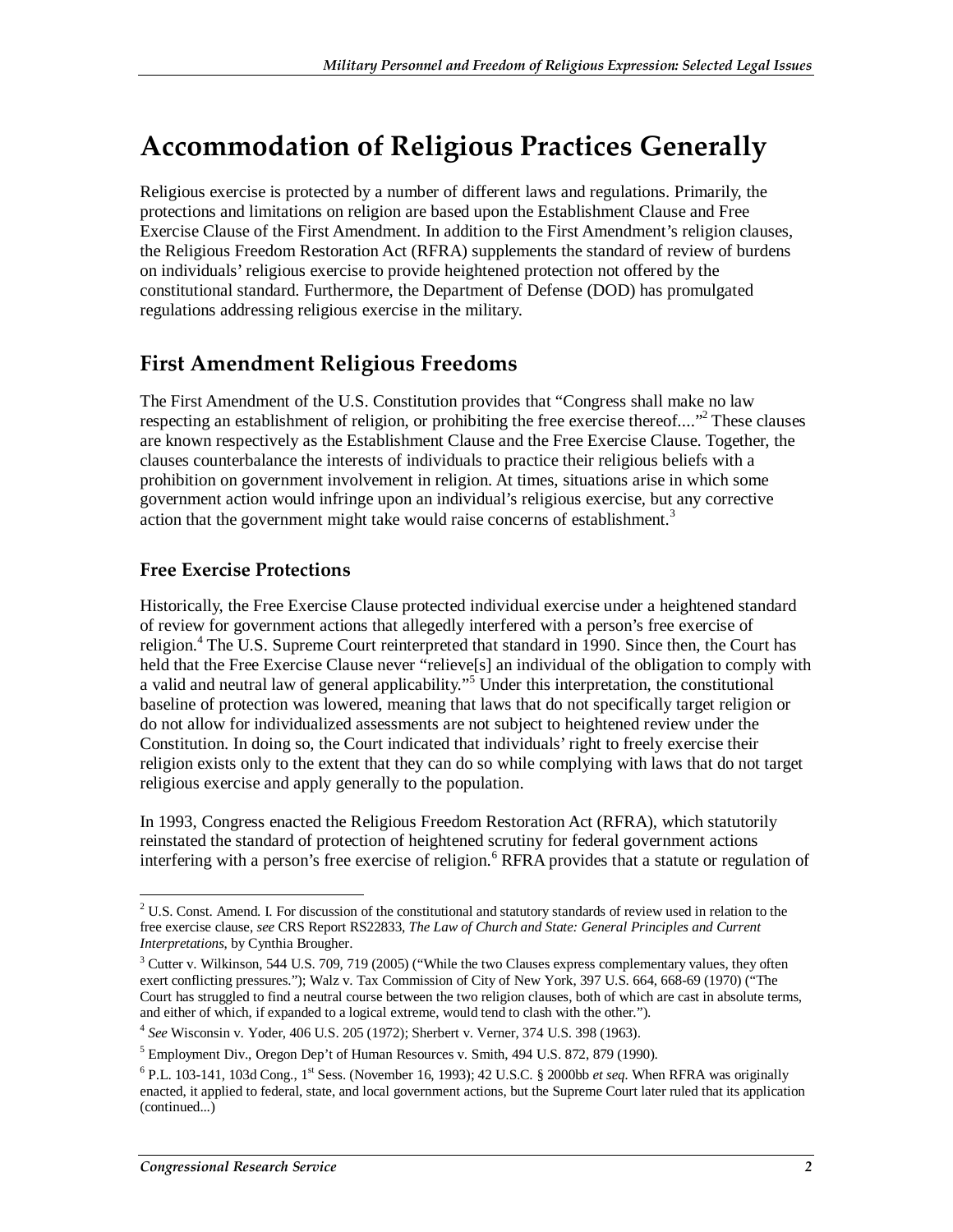general applicability may lawfully burden a person's exercise of religion only if it (1) furthers a compelling governmental interest and  $(2)$  uses the least restrictive means to further that interest.<sup>7</sup> This standard is sometimes referred to as strict scrutiny analysis. The Supreme Court has held that in order for the government to prohibit exemptions to generally applicable laws, the government must "demonstrate a compelling interest in uniform application of a particular program by offering evidence that granting the requested religious accommodations would seriously compromise its ability to administer the program."<sup>8</sup>

#### **Establishment Clause Considerations**

The constitutional understanding of the Establishment Clause is more complicated than the relatively straightforward rule for the Free Exercise Clause. The Court has used a variety of different tests to determine whether a particular government action violates the Establishment Clause. Historically, the primary test used to evaluate claims under the Establishment Clause is known as the tripartite test, often referred to as the *Lemon* test, derived from *Lemon v. Kurtzman*. 9 Under this test, a law (1) must have a secular purpose, (2) must have a primary effect that neither advances nor inhibits religion, and  $(3)$  must not lead to excessive entanglement with religion.<sup>10</sup> Although the *Lemon* test is the one commonly employed by the Court, it has been criticized by some Justices who have applied the test in different ways. One examination focuses on whether the government has endorsed religion. The government is prohibited "from making adherence to a religion relevant in any way to a person's standing in the political community."<sup>11</sup> Another application of the *Lemon* test focuses on neutrality as the governing principle in Establishment Clause challenges. Under this interpretation, the essential element in evaluating challenges under the *Lemon* test is whether or not the government act is neutral between religions and between religion and non-religion.<sup>12</sup>

In addition to the *Lemon* test, the Court has used two other tests to evaluate Establishment Clause claims. One test considers whether coercion is threatening religious freedom and forbids the government from acting in a way that may coerce support or participation in religious practices.<sup>13</sup> Another test permits government acts that involve religion if the Court finds that the religious

1

<sup>(...</sup>continued)

to state and local governments was unconstitutional under principles of federalism. City of Boerne v. Flores, 521 U.S. 407 (1997).

<sup>7</sup> 42 U.S.C. § 2000bb-1(b). In some instances, RFRA may be preempted by another federal law. *See* S.Rept. 103-111, at 12-13 (1993) (stating that "nothing in this act shall be construed as affecting religious accommodation under title VII of the Civil Rights Act of 1964").

<sup>8</sup> Gonzales v. O Centro Espirita Beneficente Unaio Do Vegetal, 546 U.S. 418, 435-437 (2006).

<sup>9</sup> Lemon v. Kurtzman, 403 U.S. 602 (1971).

<sup>&</sup>lt;sup>10</sup> *Id.* at 612-13. While the first two prongs of the test are self-explanatory, the Court noted that the third prong prohibited "an intimate and continuing relationship" between government and religion as a result of the law. *Id*. at 621- 22.

<sup>11</sup> Lynch v. Donnelly, 465 U.S. 668, 687 (1984) (O'Connor, J., concurring). This application of the *Lemon* test forbids "government endorsement or disapproval of religion," noting that "endorsement sends a message to nonadherents that they are outsiders ... and an accompanying message to adherents that they are insiders, favored members of the political community. Disapproval sends the opposite message." *Id*. at 688.

<sup>12</sup> Epperson v. Arkansas, 393 U.S. 97, 103-04 (1968).

 $<sup>13</sup>$  This test is typically invoked in the school setting because of the impressionability of those affected by possible acts</sup> of establishment. *See* Lee v. Weisman, 505 U.S. 577 (1992); Santa Fe Independent School District v. Doe, 530 U.S. 290 (2000).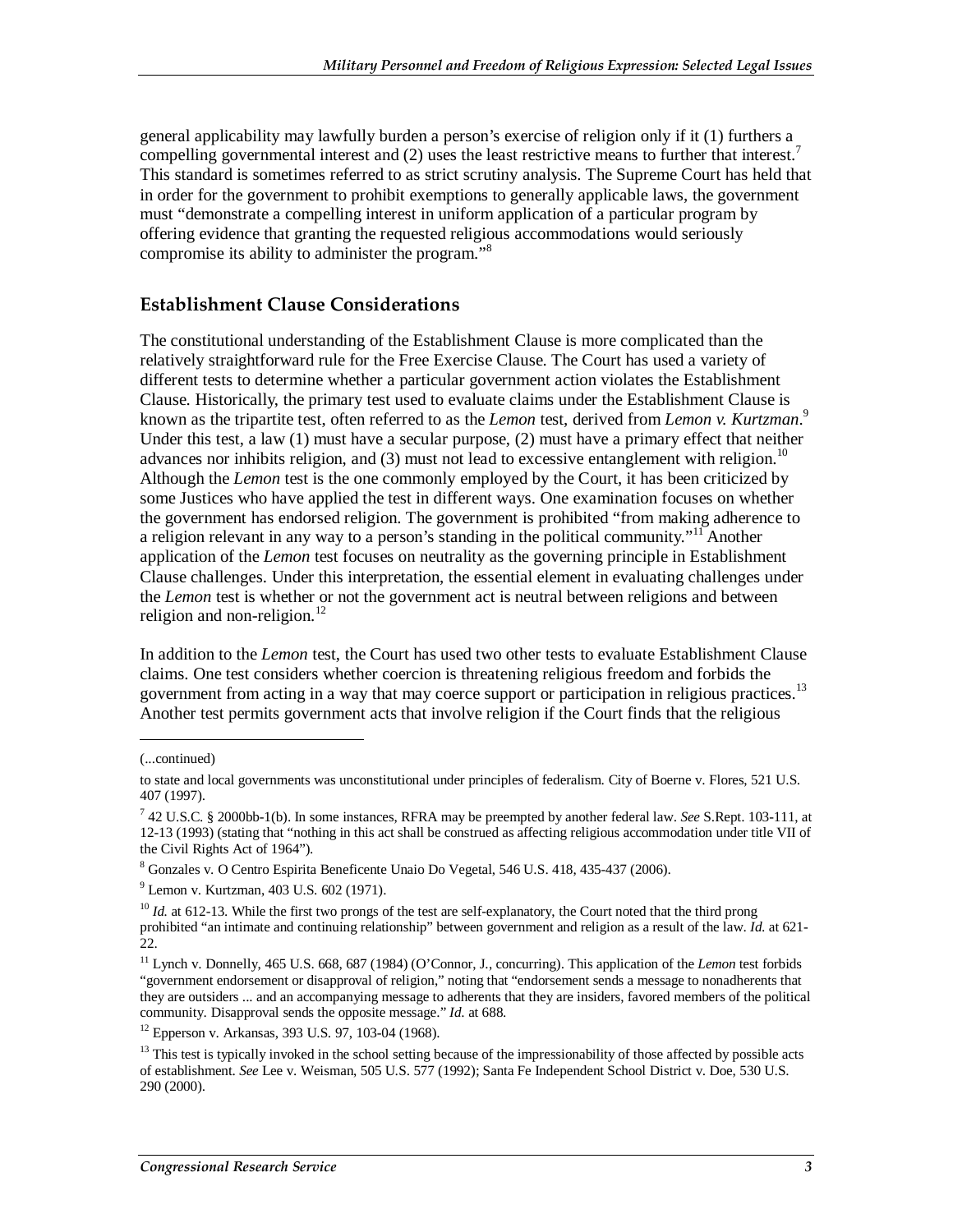element has played a part in the history of the nation, or as the Court has phrased it, has become "part of the fabric of our society."<sup>14</sup> The applicability of these tests often varies, and multiple tests may be applied in the same case.

#### **Constitutionally Permissible Accommodations of Religion**

In some cases, particularly those discussed later in this report, the religion clauses cannot be considered in isolation from each other. The Supreme Court has considered a long line of cases involving issues that arise where these two clauses intersect, often referred to as permissive accommodation of religion. The Court's approach to governmental accommodations of religion has developed over the past sixty years. Accommodation cases typically ask whether a government action that facilitates an individual's religious exercise in order to comport with the Free Exercise Clause can be considered an unconstitutional support of religion under the Establishment Clause. These situations often arise in the context of religious expression in schools, which is the subject of many of the cases that illustrate the requirements of accommodation. It is important to remember, however, that while the general principles of the analysis would remain the same, the military and schools both have unique characteristics that distinguish them from accommodations offered to society at large. The Supreme Court has indicated that the framework of analysis depends on the unique needs of the particular context in which the issue arises. In the military context, this means that the Supreme Court has recognized that military decisions are entitled to a higher level of deference so that the military may maintain order and discipline within its ranks.<sup>15</sup>

In 1948 and 1952, the Court decided two similar cases related to accommodations of religion with different outcomes, illustrating the distinction between permissible accommodations and unconstitutional accommodations. In *McCollum v. Board of Education*, the Court held that a program which allowed religious education teachers to teach in public schools on a weekly basis was unconstitutional. Four years later, in *Zorach v. Clauson*, the Court held that students could be released at their parents' request in order to receive religious instruction outside of the public schools. The Court distinguished between the cases because of the nature of the accommodation. In *McCollum*, the religious education occurred in public school classrooms during the public school day and students who opted not to receive religious instruction did not receive any alternative instruction during that time. In *Zorach*, the religious instruction occurred without the use of public school resources and allowed non-participating students to receive other secular instruction during the released-time program.

It may be of interest to note that in a concurring opinion to a later case related to religious exercise in public schools expounded on the constitutionality of the military chaplaincy.<sup>16</sup> That

<sup>-</sup><sup>14</sup> Marsh v. Chambers, 463 U.S. 783, 792 (1983).

<sup>15</sup> *See* Rostker v. Goldberg, 453 U.S. 57 (1981). *See also* Orloff v. Willoughby, 345 U.S. 83, 93-94 (1953) ("The military constitutes a specialized community governed by a separate discipline from that of the civilian. Orderly government requires that the judicary be as scrupulous not to interfere with legitimate Army matters as the Army must be scrupulous not to intervene in judicial matters."); Parker v. Levy, 417 U.S. 733, 758 (1974) ("while the members of the military are not excluded from the protection granted by the First Amendment, the different character of the military community and of the military mission requires a different application of those protections."); Katcoff v. Marsh, 755 F.2d 223, 233 (2d Cir. 1985) ("Those who want the individual liberty embodied in our Bill of Rights must be willing to make sacrifices for it. One of these is the duty of a soldier to obey military orders and forego many of the freedoms that he would otherwise enjoy as a civilian.").

<sup>&</sup>lt;sup>16</sup> School District of Abington Township v. Schempp, 374 U.S. 203 (1963) (Brennan, J., concurring).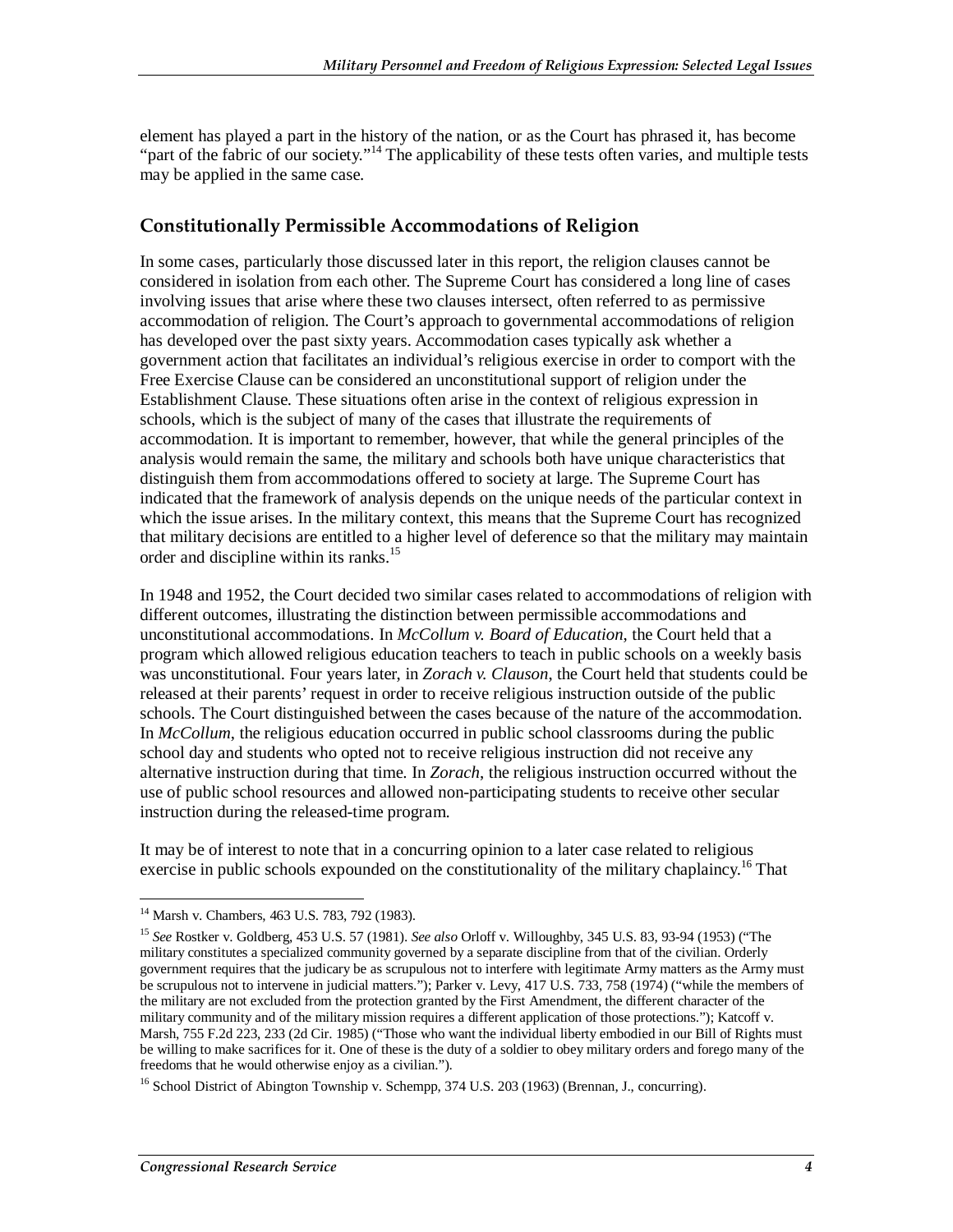concurrence noted that two factors were present in the accommodation of servicemembers' religious exercise that were not relevant in typical public prayer cases. First, membership in the military causes servicemembers to be isolated from their religious communities and opportunities for separate personal religious exercises for extended periods of time.<sup>17</sup> Second, religious services offered by military chaplains are not forced upon members of the military, and those who opt not to participate are not subjected to the exercises, nor punished for non-participation.<sup>18</sup>

The Court has decided other accommodations cases arising in other contexts, including labor laws, tax laws, and zoning laws. These cases provide several significant understandings regarding permissible accommodations. The Court has held that a valid accommodation must remain neutral in its accommodation of individual religious exercise<sup>19</sup> and that the accommodation must meet a burden that is imposed directly on religious exercise.<sup>20</sup> Overall, the Court appears generally to regard accommodations as constitutional if they balance the interests of the various parties involved in the controversy and do not benefit individuals with religious objections at the expense of individuals who are not claiming religious objections. These rules reflect the line that the Court has drawn between permissible and unconstitutional accommodations: the government may only accommodate or facilitate, not favor or promote, religious exercise.

## **DOD Policy**

The Department of Defense has implemented a series of directives and instructions addressing various aspects of religious practices within the armed services. A DOD Directive "establishes policy, delegates authority, and assigns responsibilities" with respect to a particular issue within the DOD.21 A DOD Instruction may also establish policy and assign responsibilities, but the scope is limited to a "functional area assigned in the Head of an OSD [Office of the Secretary of Defense] Component's chartering DoDD [Department of Defense Directive]."<sup>22</sup> However, a DOD Instruction, when issued in accordance with a previously published directive, "implements policy established in a DoDD by providing general procedures for carrying out that policy.<sup>"23</sup> The overarching policy, reflected in the various DOD Instructions and Directives discussed below, is to accommodate the free exercise of religion when it will not have an adverse impact on mission accomplishment, military readiness, unit cohesion, standards, or discipline.

#### **DOD Instruction 1300.17—Accommodation of Religious Practices Within the Military Services**

The DOD Instruction 1300.17 "[p]rescribes policy, procedures, and responsibilities for the accommodation of religious practices in the Military Services." <sup>24</sup> The instruction states that the

<sup>-</sup><sup>17</sup> *Id.* at 297-98.

<sup>18</sup> *Id*.

<sup>19</sup> *See* Estate of Thornton v. Caldor, 472 U.S. 703 (1985); Corp. of Presiding Bishop v. Amos, 483 U.S. 327 (1987); Board of Education of Kiryas Joel v. Grumet, 512 U.S. 687 (1994).

<sup>20</sup> *See* Texas Monthly v. Bullock, 489 U.S. 1 (1989).

<sup>21</sup> Department of Defense, *DoD Directives Program*, DOD Instruction 5025.01, Enclosure 4 (October 28, 2007). <sup>22</sup> *Id*.

<sup>23</sup> *Id*.

<sup>24</sup> Department of Defense, *Accommodation of Religious Practices Within the Military Services*, DOD Instruction 1300.17 (February 10, 2009).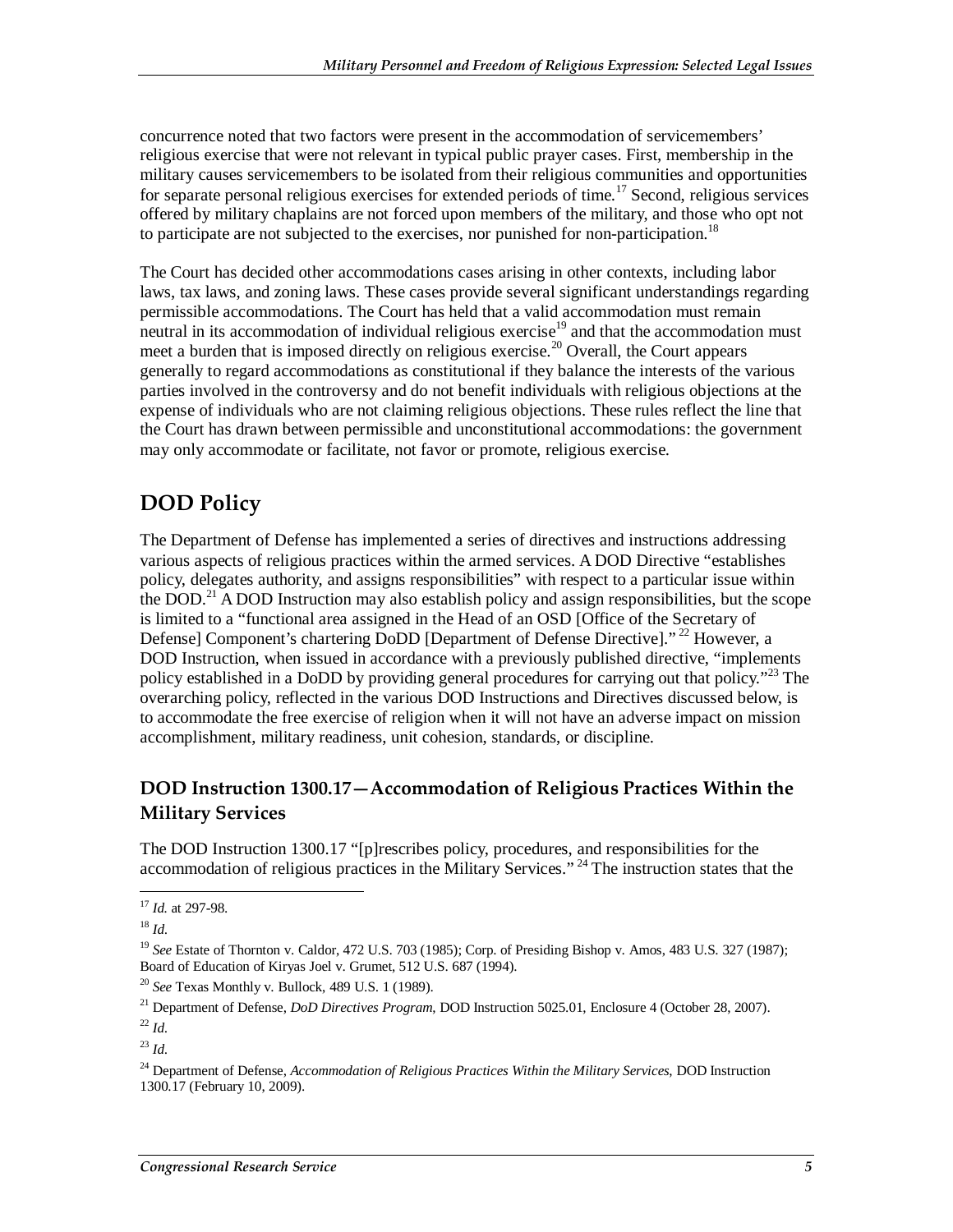"U.S. Constitution proscribes Congress from enacting any law prohibiting the free exercise of religion" and indicates that the DOD "places a high value on the rights of members of the Military Services to observe the tenets of their respective religions." Therefore, the established DOD policy is that "requests for accommodation of religious practices should be approved by commanders when accommodation will not have an adverse impact on mission accomplishment, military readiness, unit cohesion, standards, or discipline."<sup>25</sup>

Procedures accompanying the instruction establish five factors that should be considered, in accordance with rules prescribed by the Secretary of the Military Department concerned, when determining whether to grant a request for the accommodation of religious practices.<sup>26</sup> The factors are:

- 1. The importance of military requirements in terms of mission accomplishment, military readiness, unit cohesion, standards, and discipline.
- 2. The religious importance of the accommodation to the requester.
- 3. The cumulative impact of repeated accommodations of a similar nature.
- 4. Alternative means available to meet the requested accommodation.
- 5. Previous treatment of the same or similar requests, including treatment of similar requests made for other than religious reasons.<sup>27</sup>

The procedures address the ability of servicemembers to wear items of religious apparel while in uniform, specifically referencing the authority contained in 10 U.S.C. § 774, discussed *infra*. 28 Religious apparel items include "articles of clothing worn as part of the doctrinal or traditional observance of the religious faith practiced by the [servicemember]."<sup>29</sup> However, hair and grooming practices required or observed by religious groups are not included in the definition of religious apparel items.<sup>30</sup> Jewelry bearing religious inscriptions or otherwise indicating affiliation or belief are not covered by the instruction, rather the wearing of such items are subject to regulations applicable to jewelry that is not of a religious nature.<sup>31</sup> The statute includes two exceptions to the general rule allowing servicemembers to wear items of religious apparel. If the item interferes with the ability of the servicemember to perform military duties or if the item is not neat and conservative, it may prohibited. The four factors to be utilized in determining if the apparel interferes with military duties are as follows:

- 1. Impairs the safe and effective operation of weapons, military equipment, or machinery.
- 2. Poses a health or safety hazard to the servicemember wearing the religious apparel and/or others.
- 3. Interferes with the wear or proper function of special or protective clothing or equipment.

 $\frac{1}{2}$ <sup>25</sup> *Id*. at § 4.

<sup>26</sup> *Id*. at Enclosure. 27 *Id*. at Enclosure, § 1.

<sup>28</sup> *Id*. at Enclosure § 5.

<sup>29</sup> *Id*. at § 3b.

<sup>30</sup> *Id*.

 $31$  *Id.*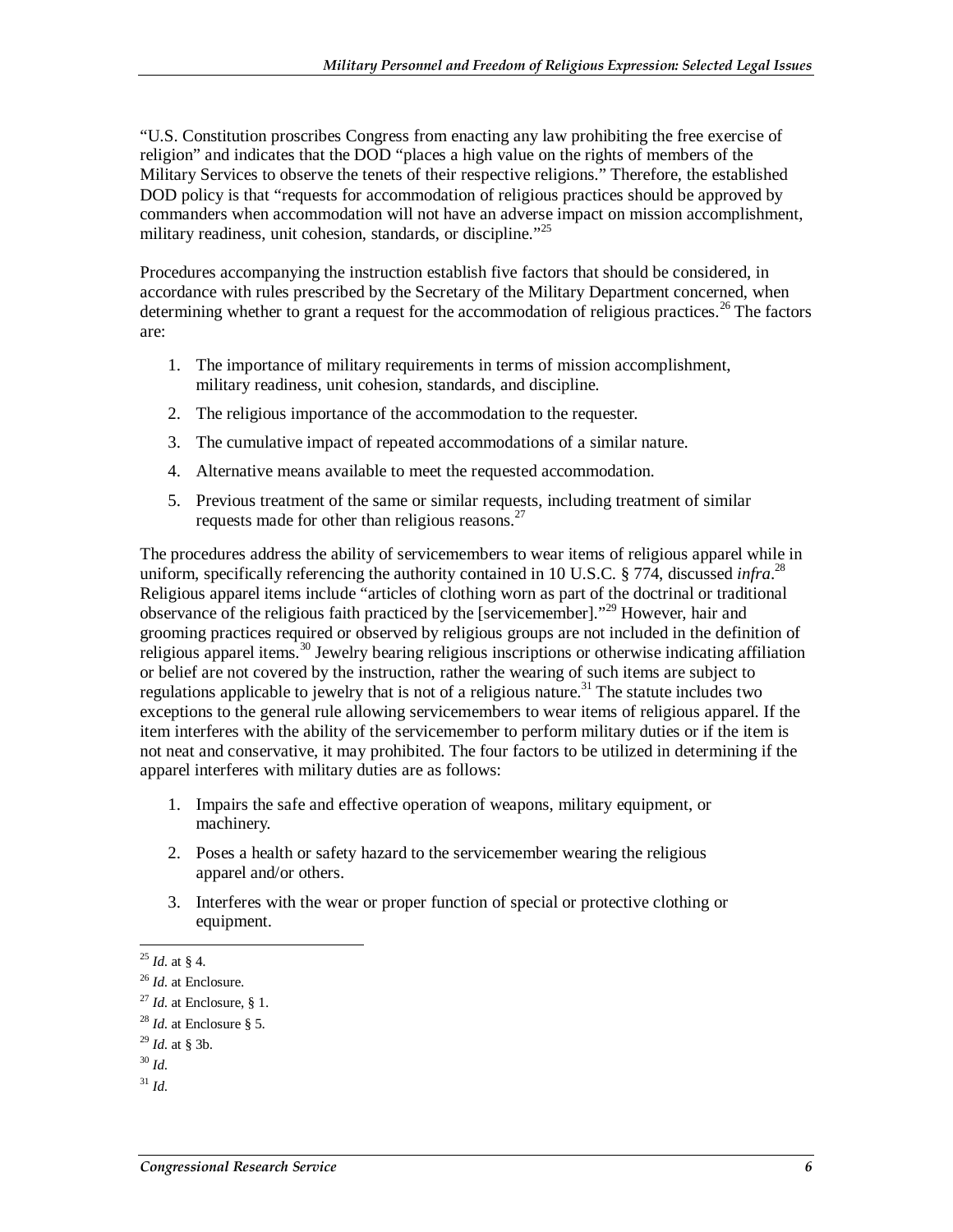4. Otherwise impairs the accomplishment of the military mission.<sup>32</sup>

The "neat and conservative" exception, in the context of wearing a military uniform, is addressed by identifying acceptable items of religious nature as those that:

- 1. Are discreet, tidy, and not dissonant or showy in style, size, design, brightness, or color.
- 2. Do not replace or interfere with the proper wear of any authorized article of the uniform.
- 3. Are not temporarily or permanently affixed or appended to any authorized article of the uniform.<sup>33</sup>

It appears that application of the various factors could differ based on the parties involved in the assessment. While it may be possible that the decision whether to accommodate a religious practice would not be uniform across the military services, the underlying DOD policy is to grant the request when accommodation will not have an adverse impact on mission accomplishment, military readiness, unit cohesion, standards, or discipline.

#### **DOD Instruction 1325.06—Handling Dissident and Protest Activities Among Members of the Armed Forces**

While not specific to freedom of religion, the DOD Instruction 1325.06 establishes policy and provides procedures for handling dissident and protest activities by servicemembers.<sup>34</sup> The instruction reiterates it is DOD policy that a servicemember's "right of expression should be preserved to the maximum extent possible in accordance with the constitutional and statutory provisions ... and consistent with good order and discipline and the national security."<sup>35</sup> Thus, the military commander is responsible for utilizing "calm and prudent judgment" in balancing the rights of servicemembers against the need to prohibit actions that "would destroy the effectiveness of his or her unit."<sup>36</sup>

Procedures provide guidance to military commanders related to specific types of actions/activities. For example, commanders are authorized to place establishments off-limits when activities occurring there include, "counseling [servicemembers] to refuse to perform duty or desert; pose a significant adverse effect on [servicemember's] health, morale, or welfare; or otherwise present a clear danger to the loyalty, discipline, or morale of a member or military unit."<sup>37</sup> Additional guidance is provided with respect to on and off-post demonstrations; specifically prohibiting participation when violence is a likely result, or when participation may present a clear danger to the loyalty, discipline, or morale of the troops.<sup>38</sup>

<sup>&</sup>lt;u>.</u> <sup>32</sup> *Id*. at Enclosure § 5.

<sup>33</sup> *Id*. at § 3a.

<sup>34</sup> Department of Defense, *Handling Dissident and Protest Activities Among Members of the Armed Forces*, DOD Instruction 1325.06, § 1.b. (November 27, 2009).

<sup>35</sup> *Id*. at § 3.b.

<sup>36</sup> *Id*. at §§ 3.c. and 3.d.

<sup>37</sup> *Id*. at Enclosure 3, § 2.

<sup>38</sup> *Id*. at Enclosure 3, § 5 & 6.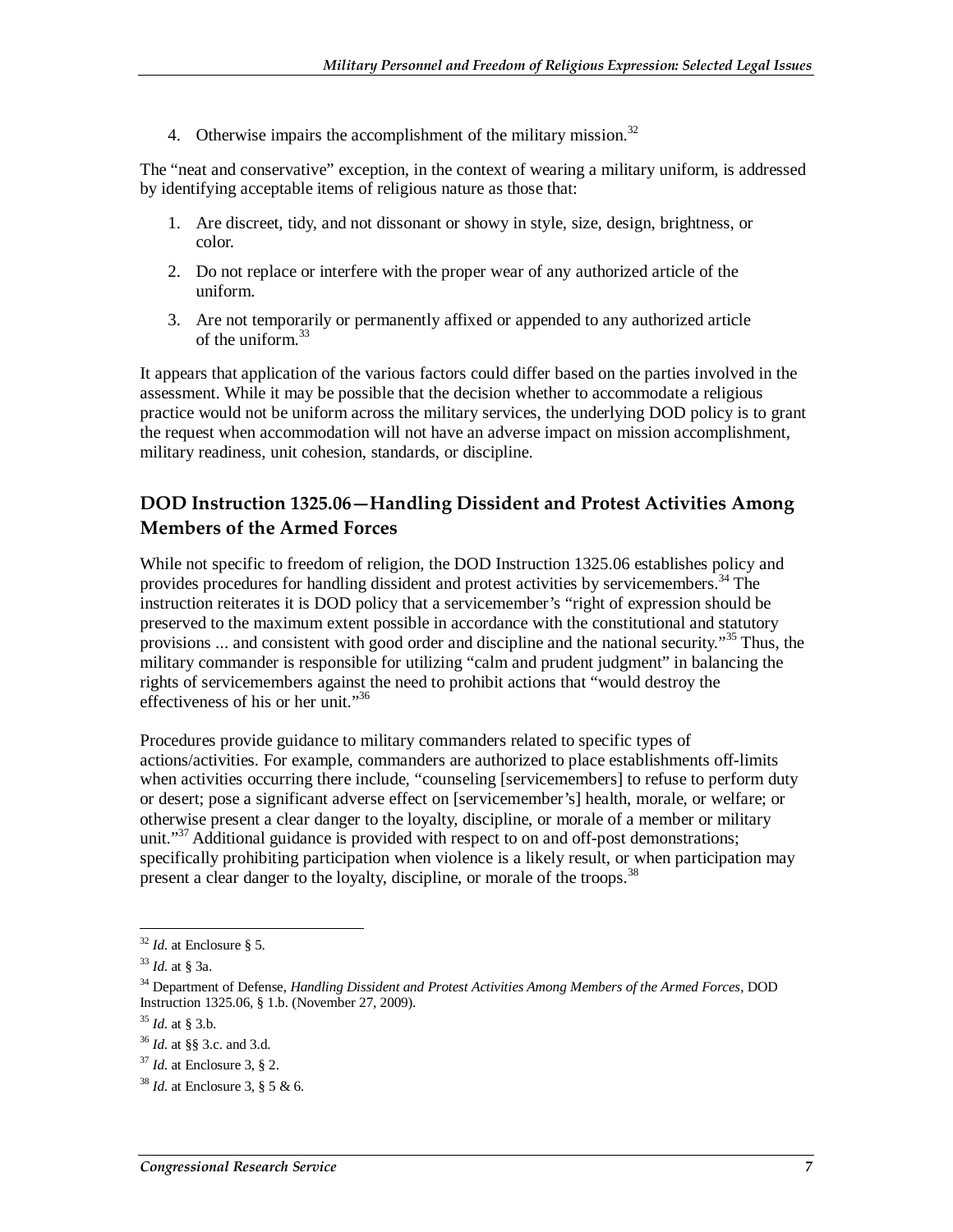Arguably, the most relevant provision in the procedures, found in Section 8.a., addresses explicitly prohibited activities. Servicemembers "must not actively advocate supremacist doctrine, ideology, or causes, including those that advance, encourage, or advocate illegal discrimination based on race, creed, color, sex, religion, ethnicity, or national origin or that advance, encourage, or advocate the use of force, violence, or criminal activity or otherwise advance efforts to deprive individuals of their civil rights."<sup>39</sup> While the prohibition does not explicitly prohibit the exercise of any specific religion, it may be argued that a religion advocating a supremacist doctrine, ideology, or cause, or the use of force, violence, or criminal activity would be prohibited under this Instruction. The procedures stress that the "functions of command include vigilance about the existence of such activities; active use of investigative authority to include a prompt and fair complaint process; and use of administrative powers such as counseling, reprimands, orders, and performance evaluations" to deter servicemembers from participating in prohibited activities.<sup>40</sup> Further, military commanders are authorized to "employ" the full range of administrative and disciplinary actions, including administrative separation or appropriate criminal action" against servicemembers that participate in prohibited activities.<sup>41</sup>

## **Restrictions on Personnel in Uniform**

### *Goldman v. Weinberger*

In 1986, the U.S. Supreme Court, in *Goldman v. Weinberger*, <sup>42</sup> addressed a constitutional challenge of a regulation concerning wearing of the uniform. Captain S. Simcha Goldman, an Air Force officer, challenged an Air Force regulation prohibiting servicemembers from wearing headgear while indoors. The regulation stated that "[headgear] will not be worn ... [while] indoors except by armed security police in the performance of their duties."<sup>43</sup> Goldman, an Orthodox Jew and ordained rabbi, argued that the regulation, as applied to him, "prohibits religiously motivated conduct" by prohibiting him from wearing a yarmulke. $44$ 

Prior to 1981, Goldman had not been prohibited from wearing a yarmulke while on duty as a clinical psychologist. He avoided controversy when wearing his yarmulke on base by remaining close to his duty station and wearing a service cap over the yarmulke while outdoors. Only after testifying as a defense witness as part of a court-martial, at which the opposing counsel complained about the yarmulke, was Goldman ordered by his commanding officer to not violate the regulation when outside of the hospital. After Goldman's attorney filed a complaint with the General Counsel of the Air Force, the commanding officer then revised the order prohibiting Goldman from wearing the yarmulke even while in the hospital. Goldman also received a formal letter of reprimand and was warned that failure to obey the regulation could subject him to court-

<u>.</u>

<sup>39</sup> *Id*. at Enclosure 3 § 8.a. 40 *Id*. at Enclosure 3 § 8.c.

<sup>41</sup> *Id*.

 $42$  Goldman v. Weinberger, 475 U.S. 503 (1986).

<sup>&</sup>lt;sup>43</sup> AFR 35-10, para. 1-6.h(2)(f) (1980) (AFR 35-10 has subsequently been replaced by Air Force Instruction (AFI) 36-2903, which contains Table 2.9, Religious Apparel Waivers).

 $44$  Goldman v. Weinberger, 475 U.S. at 506.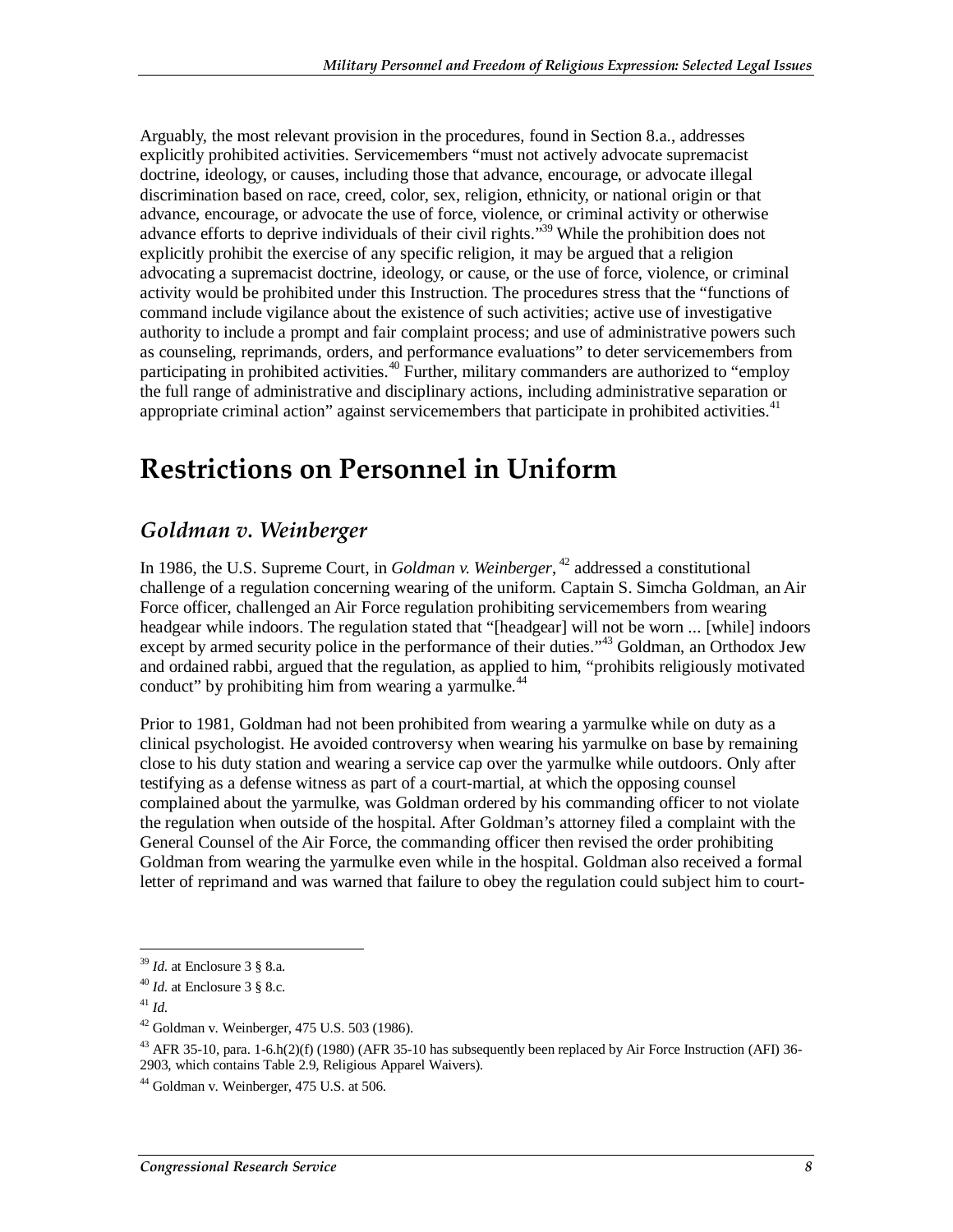martial. Additionally, a recommendation endorsing Goldman's application to extend his term of active duty service was revoked and substituted with a negative recommendation.<sup>45</sup>

As a result of the alleged retribution, Goldman sued the Secretary of Defense and others, claiming that the application of the Air Force regulation preventing him from wearing his yarmulke "infringed on his *First Amendment* freedom to exercise his religious beliefs."46 The United States District Court for the District of Columbia temporarily enjoined<sup>47</sup> enforcement of the regulation, and after a full hearing on the issue permanently enjoined the Air Force from prohibiting Goldman from wearing the yarmulke while in uniform.<sup>48</sup> The case was appealed to the Court of Appeals for the District of Columbia Circuit, which reversed the order of the lower court.<sup>49</sup> The court of appeals determined that the "appropriate level of scrutiny of a military regulation that clashes with a constitutional right is neither strict scrutiny nor rational basis," but rather the regulation "must be examined to determine whether 'legitimate military ends are sought to be achieved' and whether it is 'designed to accommodate the individual right to an appropriate degree."<sup>50</sup> The court ultimately concluded that the interest in uniformity required the strict enforcement of the regulation. $\frac{5}{5}$ 

Goldman appealed the decision of the court of appeals to the U.S. Supreme Court, arguing that the wrong standard was applied and that the because the regulation prohibits religiously motivated conduct, it should be held to a higher level of scrutiny. The Court stated that in the context of the current case, "when evaluating whether military needs justify a particular restriction on religiously motivated conduct, courts must give great deference to the professional judgment of military authorities concerning the relative importance of a particular military interest."<sup>52</sup> The Court continued, "military authorities have been charged by the Executive and Legislative Branches with carrying out our Nation's military policy. '[Judicial] deference ... is at its apogee when legislative action under the congressional authority to raise and support armies and make rules and regulations for their governance is challenged.<sup>'"53</sup>

The Court looked to the "considered professional judgment of the Air Force" to discern "that that traditional outfitting of personnel in standardized uniform encourages the subordination of personal preferences and identities in favor or the overall group mission."<sup>54</sup> The Court acknowledged that the Air Force promulgated the regulation to develop the "necessary habits of discipline and unity," but also noted that "military commanders may in their discretion permit visible religious headgear and other such apparel in designated living quarters.<sup>555</sup> However, Goldman asserted "that the *Free Exercise Clause of the First Amendment* requires the Air Force to make an exception to its uniform dress requirements for religious apparel unless the

-

<sup>45</sup> *Id*. at 505.

<sup>46</sup> *Id*. at 506.

<sup>47</sup> Goldman v. Secretary of Defense, 530 F.Supp. 12 (1981).

<sup>48</sup> Goldman v. Secretary of Defense, 29 Empl. Prac. Dec. P 32,753 (1982).

 $49$  Goldman v. Secretary of Defense, 236 U. S. App. D. C. 248, 734 F.2d 1531 (1984).

<sup>50</sup> Goldman v Weinberger, 475 U.S. at 506 (citing Goldman v. Secretary of Defense, 734 F.2d at 1540).

<sup>51</sup> *Id*. at 506.

<sup>52</sup> *Id*. at 507.

<sup>53</sup> *Id*. at 508 (citing Rostker v. Goldberg, 453 U.S. 57, 70 (1981)).

<sup>54</sup> *Id*. at 508.

<sup>55</sup> *Id*. at 509.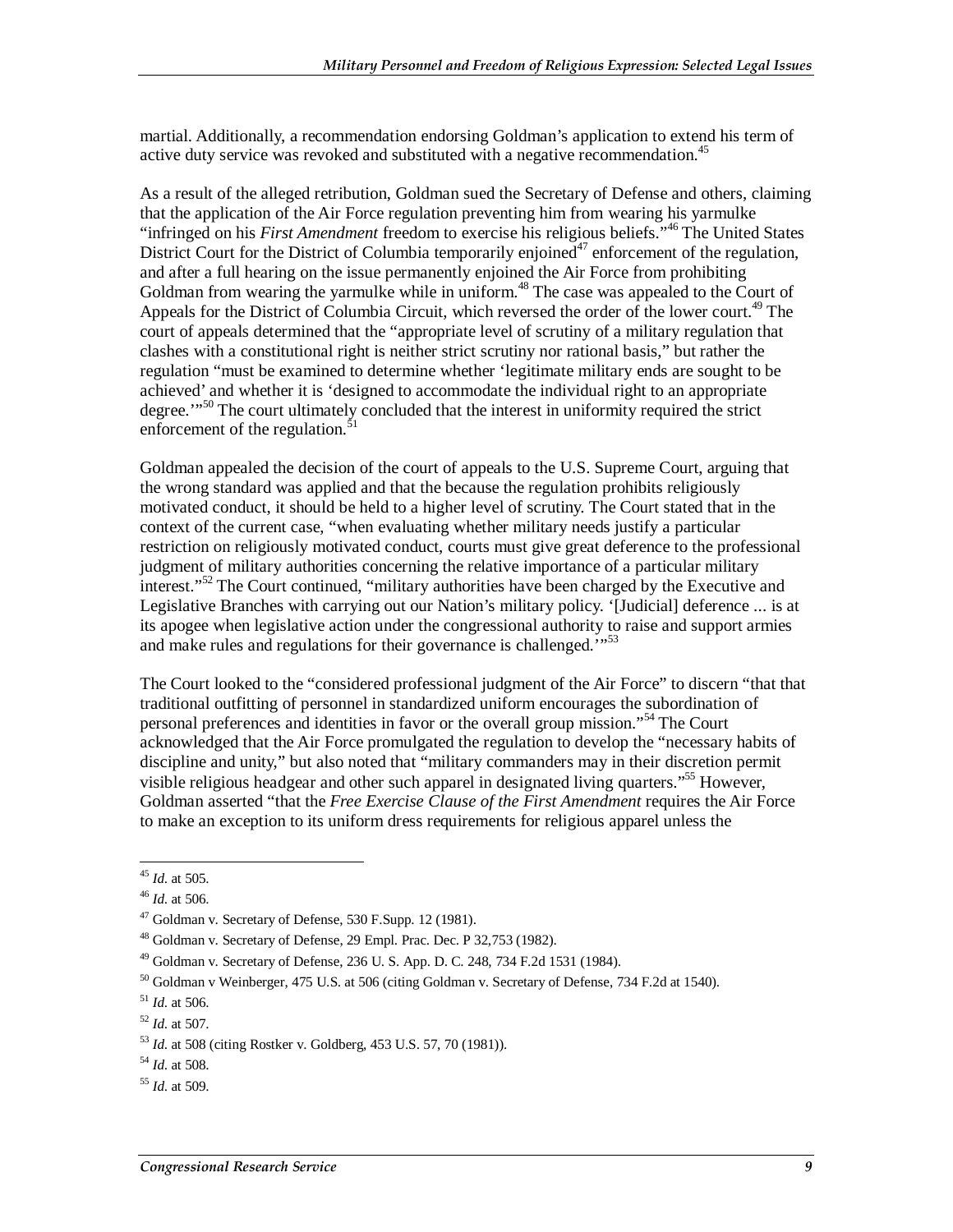accouterment create a 'clear danger' of undermining discipline and esprit de corps."<sup>56</sup> Goldman also argued that expert testimony established that "religious exceptions to [the regulation] are in fact desirable and will increase morale by making the Air Force a more humane place."<sup>57</sup> The Court was not swayed by this argument, stating that the opinion of expert witnesses "is quite beside the point" and that the appropriate military officials "are under no constitutional mandate to abandon their considered professional judgment."<sup>58</sup> The Court continued, "[t]he Air Force has drawn the line essentially between religious apparel that is visible and that which is not, and we hold that those portions of the regulations challenged here reasonably and evenhandedly regulate dress in the interest of the military's perceived need for uniformity."<sup>59</sup> The Court ultimately concluded that the First Amendment did not prohibit application of the regulation to Goldman even though the effect was to restrict the wearing of the yarmulke while in uniform as required by his religious beliefs.

### **10 U.S.C. § 774—Religious apparel: wearing while in uniform**

In 1987, shortly after the decision in *Goldman v. Weinberger*, Congress added Section 774 to Title 10 of the United States Code providing that, with limited exceptions, "a member of the armed forces may wear an item of religious apparel while wearing the uniform of the member's armed force."<sup>60</sup> The statute creates two categories of exceptions: (1) items that would interfere with the performance of the military duties; and (2) apparel that is not neat and conservative.<sup>61</sup> Further, the statute directs the Secretary concerned with prescribing regulations in accordance with the stated exceptions.<sup>62</sup> In the Conference Report accompanying the legislation, the conferees noted that "the Congress has been extremely sensitive to the needs of the armed forces for uniformity, safety, good order, and discipline, and has carefully balanced those needs in light of the right of service members to freedom of religion, as well as the need to avoid governmental establishment of religion."<sup>63</sup>

### **DOD Instruction 1334.01—Wearing of the Uniform**

The wearing of uniforms by current and former members of the armed forces is controlled by DOD Instruction 1334.01. The instruction limits when and where current members of the armed forces may wear the uniform, as well as establishes policy on wearing of the uniform by former members.<sup>64</sup> There are five specific prohibitions applicable to current members, three of which contain a subjective element and two that are explicit prohibitions. Current members are generally prohibited from wearing the uniform: (1) "during or in connection with furthering political activities, private employment or commercial interests, when an *inference* of official sponsorship

<sup>&</sup>lt;u>.</u> <sup>56</sup> *Id*. (emphasis in original). 57 *Id*.

<sup>58</sup> *Id*.

<sup>&</sup>lt;sup>59</sup> *Id.* at 510.<br><sup>60</sup> P.L. 100-180, 101 Stat. 1086 (December 4, 1987).

 $61$  10 U.S.C. § 774(b).

 $62$  10 U.S.C. § 774(c).

<sup>63</sup> U.S. Congress, *National Defense Authorization Act For Fiscal Years 1988 and 1989*, Conference Report to accompany H.R. 1748, 100<sup>th</sup> Cong., 1<sup>st</sup> Sess., (1987), H. Conf. Rpt. 100-446 (Washington: GPO, 1987), p. 638.

<sup>64</sup> Department of Defense, *Wearing of the Uniform*, DOD Instruction 1334.01, § 1 (October 26, 2005).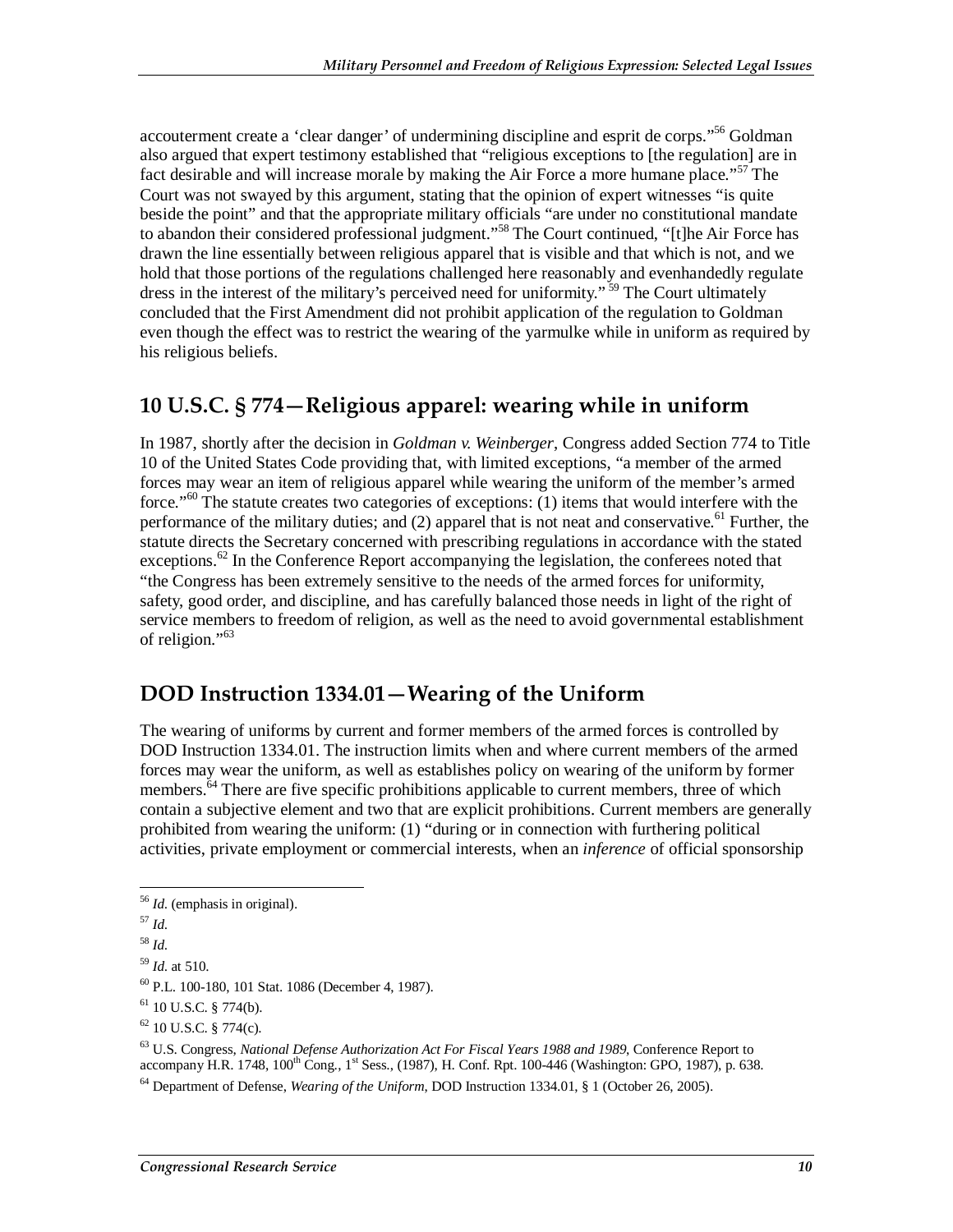for the activity or interest may be drawn";  $<sup>65</sup>$  (2)"when participating in activities such as unofficial</sup> public speeches, interviews, picket lines, marches, rallies or any public demonstration, which may *imply* Service sanction of the cause"; <sup>66</sup> and (3) "when wearing of the uniform *may tend* to bring discredit upon the Armed Forces."<sup>67</sup> Additionally, current members are explicitly prohibited from wearing the uniform when "specifically prohibited by regulations of the Department concerned."<sup>68</sup> However, this prohibition may contain a subjective element depending on how the regulation has been drafted. For example, servicemembers may be authorized to wear uniforms to and from duty, but be prohibited from exiting their vehicles while driving to and from work unless it is an emergency.<sup>69</sup> Under a regulation of this type, determining whether something is an emergency may have a subjective or discretionary component. The last prohibition, and most explicit, prohibits current members from wearing uniforms:

at any meeting or demonstration that is a function of, or sponsored by an organization, association, movement, group, or combination of persons that the Attorney General of the United State has designated, under Executive Order 10450 as amended ... as totalitarian, fascist, communist, or subversive, or as having adopted a policy of advocating or approving the commission of acts of force or violence to deny others the rights under the Constitution of the United States, or as seeking to alter the form of Government of the United States by unconstitutional means.<sup>70</sup>

Arguably, this instruction, much like the DOD policy with respect to dissident activities discussed above, could be applicable to a religious organization. If a religious organization were designated by the Attorney General as "totalitarian, fascist, communist, or subversive," a servicemember would be prohibited from wearing a uniform at a meeting or demonstration of, or sponsored by, the organization. Therefore, a servicemember could ultimately violate the policy against participating in dissident activities and the uniform policy by attending a gathering while wearing the uniform.

The wearing of the uniform by former members of the armed forces is addressed by the instruction in permissive terms, rather than like the prohibitions applicable to current members. The policy is that former members, who served honorably and whose most recent service was terminated under honorable conditions, may wear the uniform while participating in two general categories: (1) military funerals, memorial services, weddings, and inaugurals; and (2) parades on national or state holidays; or other parades or ceremonies of a patriotic nature in which U.S. military units are taking part.<sup>71</sup> In all other instances, former members of the armed forces are prohibited from wearing the uniform.<sup>72</sup>

<sup>-</sup> $65$  *Id.* at § 3.1.2 (emphasis added).

<sup>66</sup> *Id*. at § 3.1.3 (emphasis added) (an exception to this prohibition exists if a servicemember receives authorization from the Chairman of the Joint Chiefs or a Commander of a Combatant Command to participate in the event).  $67$  *Id.* at § 3.1.4 (emphasis added).

<sup>68</sup> *Id*. at § 3.1.5.

<sup>69</sup> For a discussion related to proposed U.S. Navy working uniforms regulations, *see* http://www.navytimes.com/news/ 2008/12/navy\_uniform\_faq\_121508w/

<sup>70</sup> DOD Instruction 1334.01, § 3.1.1.

 $^{71}$  *Id.* at § 3.2.

 $72$  *Id.* at § 3.2.3 (Medal of Honor holders, however, may wear the uniform at their pleasure except under the prohibitions applicable to current members of the armed forces. *Id*. at § 3.3).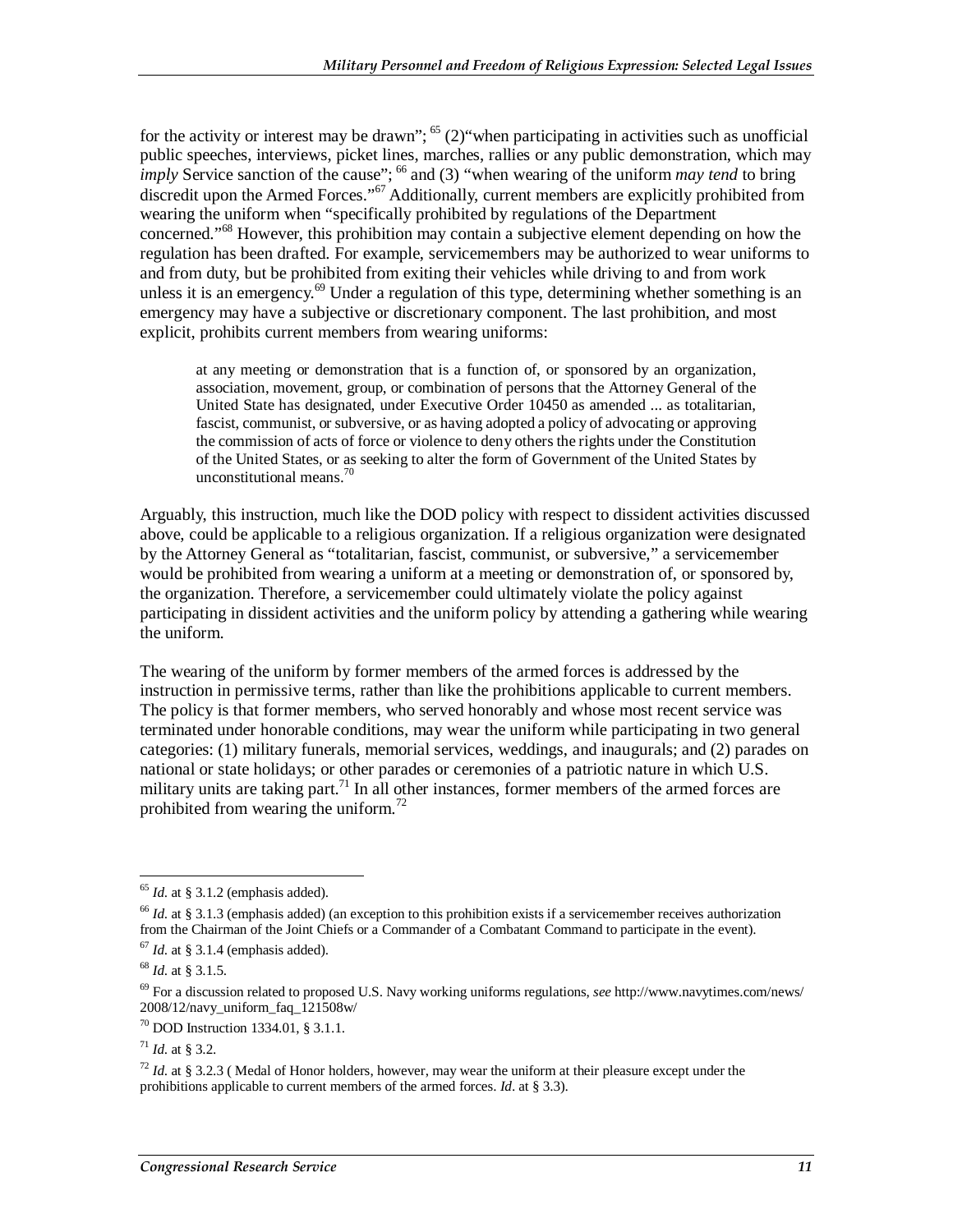## **Provision of Religious Services to Military Personnel**

The military chaplaincy raises other issues of accommodation of religious practices in the military. The chaplaincy is a fairly unique institution in the context of religious freedom analysis because it is a government funded program with the specific purpose of providing religious services to members of the U.S. military. Although courts have not invalided the chaplaincy as a violation of religious freedoms so far, there have been indications that some specific operations of the chaplaincy may raise constitutional concerns.

## **Constitutionality of the Military Chaplaincy:** *Katcoff v. Marsh*

In 1985, the U.S. Court of Appeals for the Second Circuit decided the only direct constitutional challenge to the military chaplaincy, *Katcoff v. Marsh*. 73 Although later cases have challenged how the chaplaincy is administered, *Katcoff* considered whether the mere existence of the military chaplaincy violated the Establishment Clause. The Second Circuit held that the chaplaincy did not violate the Establishment Clause, but concluded that specific practices of the chaplaincy may not be constitutional. $^{74}$ 

The Second Circuit noted that the Supreme Court upheld the constitutionality of legislative chaplains offering prayers at legislative sessions under the rationale that the practice was a part of American history and had been woven into the fabric of our society. The Court had reasoned that the legislative chaplaincy had an "unbroken history of more than 200 years."<sup>75</sup> Arguments have been made that the legislative chaplaincy is distinct from the military chaplaincy, meaning that the Supreme Court's analysis of the legislative chaplaincy does not control the outcome of cases challenging the military chaplaincy. Thus, the Second Circuit examined the challenge under other constitutional tests.

The court indicated that the military chaplaincy would fail under the *Lemon* test's requirements, but recognized that the Establishment Clause concerns must be balanced by other constitutional considerations, including the Free Exercise Clause.<sup>76</sup> The court held that the military chaplaincy was a constitutional means of accommodating servicemembers' religious exercise rights under the Free Exercise Clause. Because members of the military have been removed from their religious communities, the court explained that the government had interfered with their ability to exercise their religious beliefs.<sup>77</sup> Accordingly, the military chaplaincy, although unconstitutional if examined solely under the Establishment Clause, alleviated the burden imposed by the military on servicemembers' religious exercise. The court reinforced this balance favoring the accommodation of servicemembers' religious exercise by noting the importance of the interests of

<sup>77</sup> *Id.* at 234.

 $\overline{a}$ 73 755 F.2d 223 (2d Cir. 1985).

<sup>74</sup> *Id.*

<sup>75</sup> *Id.* at 232 (citing Marsh v. Chambers, 463 U.S. 783 (1983)) (internal quotations omitted).

<sup>76</sup> *Id.* at 232 ("If the current Army chaplaincy were viewed in isolation, there could be little doubt that it would fail to meet the *Lemon v. Kurtzman* conditions. ... However, neither the Establishment Clause nor statutes creating and maintaining the Army chaplaincy may be interpreted as if they existed in a sterile vacuum.").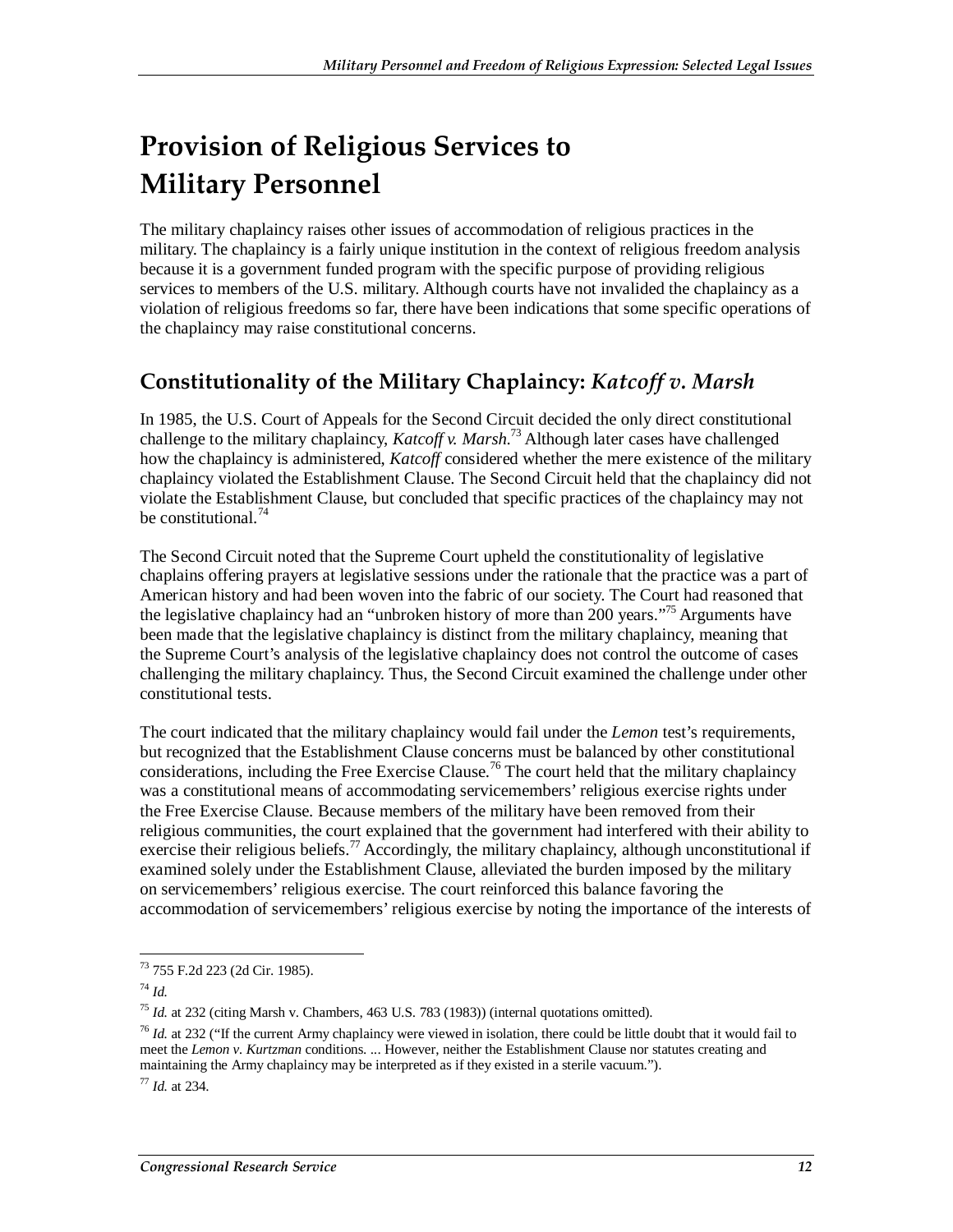the War Powers Clause<sup>78</sup> of the U.S. Constitution, which required the court to give significant deference to Congress in military affairs. The court explained that "when a matter provided for by Congress in the exercise of its war power and implemented by the Army appears reasonably relevant and necessary to furtherance of our national defense it should be treated as presumptively valid and any doubt as to its constitutionality should be resolved ... in favor of deference to the military's exercise of discretion."<sup>79</sup> Thus, the court determined that because the chaplaincy serves as an accommodation to alleviate a burden on religion imposed by the government and because the military is entitled to deference in a reasonable policy to ensure that servicemembers are adequately treated to maintain military order, the chaplaincy is a permissive accommodation of religion by the government.

### **Challenges to the Specific Components of the Military Chaplaincy**

Although the legal debate over the constitutionality of the chaplaincy program has appeared settled since *Katcoff*, later cases address whether specific practices of the chaplaincy program in various branches of the military comport with constitutional requirements. Among the issues considered by lower courts are the employment and hiring practices for military chaplains and the role of religious pluralism in chaplains' practices.

One of the most recent and illustrative challenges to the specific practices of the military chaplaincy was *Larsen v. U.S. Navy*, a federal district court case decided in 2007.<sup>80</sup> In *Larsen*, three non-liturgical Protestant ministers challenged the Navy's hiring practices for the chaplaincy as violations of the First Amendment. The ministers alleged that the Navy's previous and current hiring practices were inadequate to meet constitutional requirements related to religious exercise of servicemembers. The court rejected the challenge to the earlier hiring policy, which divided the chaplaincy into thirds (Roman Catholic, Protestant liturgical, and non-liturgical Christian and Special Worship), as moot.<sup>81</sup> The court did consider the constitutionality of the Navy's hiring practice that was in place at the time of the lawsuit, however, and ultimately held that it was a constitutionally permissible form of religious accommodation under the First Amendment.

The Navy hiring policy at issue in *Larsen* was described as faith group-neutral and designed to take "the best qualified candidates, regardless of denomination."82 The policy considers several factors in determining the composition of the chaplaincy:

the breadth of locations where Navy personnel serve; the unique circumstances of Naval service, which involves personnel isolated on ships sailing all over the world; the various fucntions and tasks of chaplain officers outside of religious services including assistance to those of other faith groups and even no faith groups; the need to keep accession, promotion, and retention in line with other naval communities; the need to prevent shortages of qualified clergy; the need to maintain capacity to respond to events requiring quick access to chaplains

 $\overline{a}$  $^{78}$  U.S. CONST. art. I, § 8.

<sup>&</sup>lt;sup>79</sup> *Id.* (citing Rostker v. Goldberg, 453 U.S. 57 (1981)).<br><sup>80</sup> 486 F.Supp.2d 11 (D.D.C. 2007).

<sup>&</sup>lt;sup>81</sup> *Id.* at 24. Whether the Navy ever used the so-called Thirds Policy was a fact disputed among the parties, but the court held that the issue was moot because the policy was not in place at the time of the lawsuit and the plaintiffs did "not allege that the Navy plans to reinstate its challenged Thirds Policy." *Id.*

<sup>82</sup> *Id*. at 24-25 (internal quotations omitted).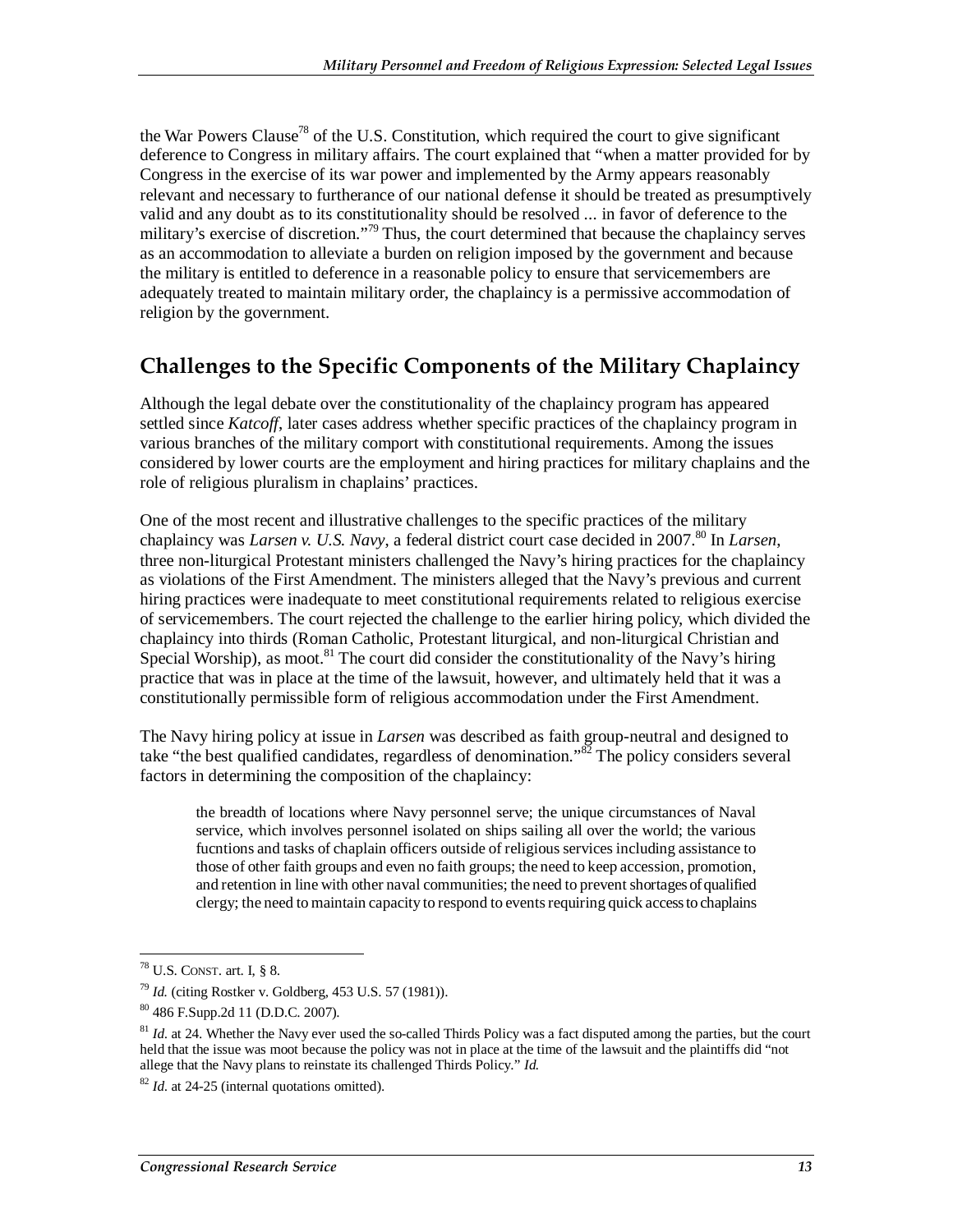from different faith groups not stationed on site, such as terror attacks; and the need to consider administrative necessities in managing an all-volunteer corps. $83$ 

In considering the constitutional claims related to this policy, the district court noted that typically First Amendment analysis does not defer to the government's rationale, but also noted that the Supreme Court has indicated that the military is separate from civilian society and that military actions are to receive higher deference than similar issues arising in a civilian context.<sup>84</sup> Notably, one Supreme Court opinion recognized that certain actions in the military context may appear to be constitutionally suspect, but a military policy that favors the group's mission over personal practices is "paramount."85

The district court in *Larsen* framed its decision as one which fit in the so-called 'joints' of the religion clauses, "in the space between the constitutional command against practices respecting an establishment of religion and the command against practices which prohibit the free exercise thereof."<sup>86</sup> The plaintiffs assertions also recognized the need to accommodate the religious exercise of servicemembers, but based their challenge on the manner in which that accommodation should be offered. The court disagreed with the plaintiffs' claim that, because the military had a compelling interest in accommodating servicemembers' religious exercise, the military therefore was required to accommodate.<sup>87</sup> Rather, it interpreted the challenge as one that could be resolved constitutionally through permissive accommodation instead of mandatory accommodation. As such, the court rejected the claim that the chaplaincy must be narrowly tailored to specifically provide for all servicemembers' religious needs.

Applying the *Goldman* standard for deference to military decisions, the *Larsen* court held that the Navy's policy for hiring was "constitutionally sound" because it served legitimate military ends by advancing the Navy's mission of national defense and because it accommodated individual religious exercise to "an appropriate degree."88 In reaching its conclusion, it considered the Navy's claim that "it would be impossible in any given military unit or community to provide a chaplain for each faith group represented by its members" and agreed that a "relaxed hiring approach, which ignores faith group identifiers, seems reasonable and justified."<sup>89</sup>

Under one suggested alternative hiring policy, the chaplaincy would be directly related to the religious demographics of the Navy. The *Larsen* court found this alternative to be "flawed because it confuses religious demographics with religious need.<sup>"90</sup> Such a plan would mean that the Navy (or another military branch) would have to spend a significant portion of resources monitoring the appropriate representation and distribution of chaplains for its servicemembers stationed around the world. Among the problems the court recognized were the difficulty in addressing "the complexities and variations of religious worship among religions generally and between individual parishioners specifically" and the assumption that chaplains of one

<sup>-</sup><sup>83</sup> *Id.* at 25-26 (internal quotations omitted).

<sup>84</sup> *Id*. at 26 (citing Parker v. Levy, 417 U.S. 733 (1974) and Goldman v. Weinberger, 475 U.S. 503 (1986)).

<sup>85</sup> *See* Goldman, 475 U.S. at 511 (Stevens, J., concurring). 86 *Id*. at 30.

<sup>87</sup> *Id*. at 31.

<sup>88</sup> *Id*. at 33-34 (internal quotations omitted).

<sup>89</sup> *Id*. at 34 (internal quotations omitted).

<sup>90</sup> *Id*. at 35.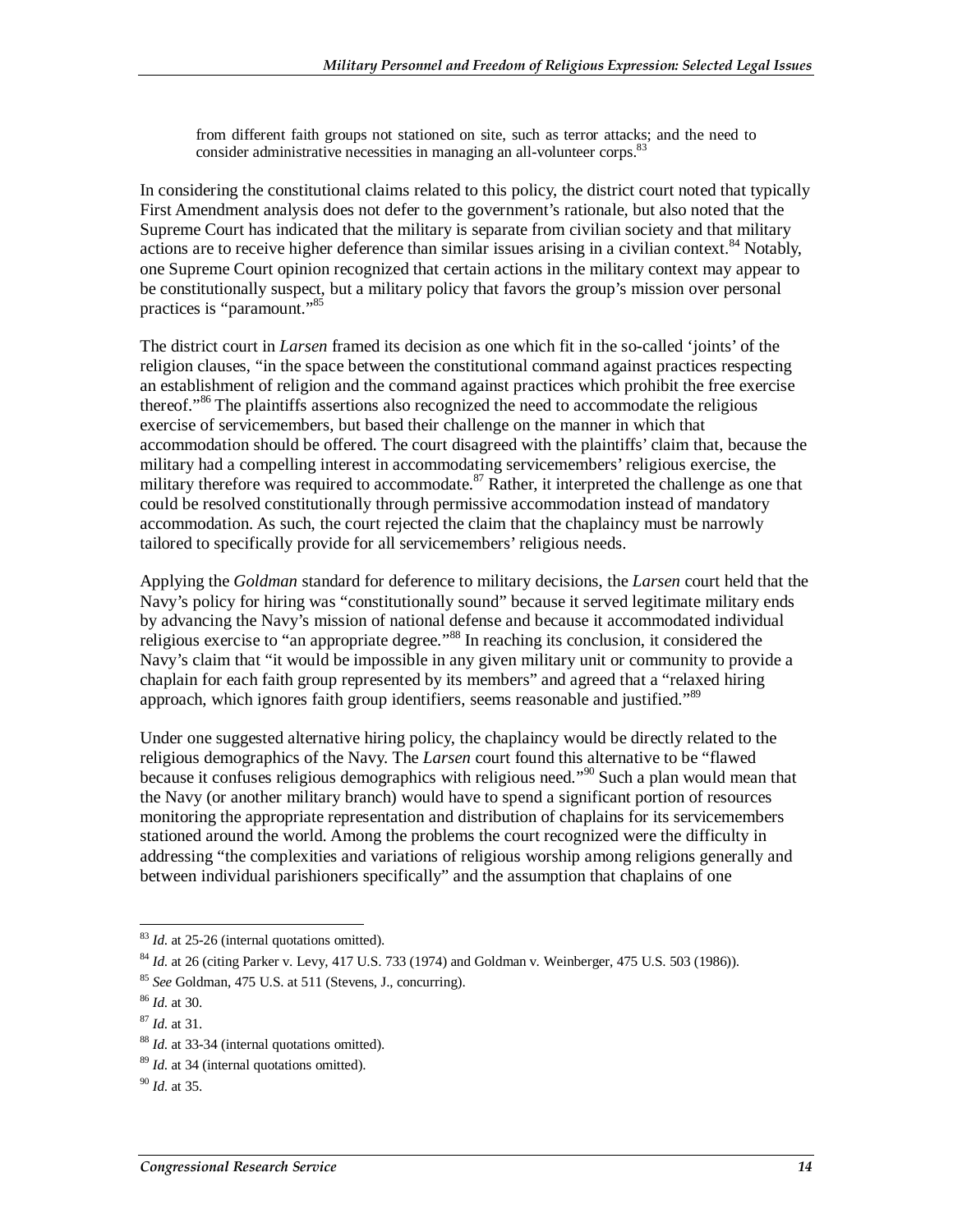denomination could not serve the religious needs of servicemembers of other denominations.<sup>91</sup> In upholding the Navy's policy to use chaplains without a strict quota system or proportional representation, the court indicated further adherence to the constitutional principle that religious accommodations are permissible if they broadly facilitate opportunities to alleviate burdens imposed upon individual religious exercise.

Other cases have addressed the specific policies of the chaplaincy as well, but very few have resulted in decisions on the merits. Often, these cases have been resolved on procedural grounds (e.g., the plaintiff lacked standing or the defendant was not a state actor). One controversial issue which remains open for judicial interpretation is whether military chaplains can be required to endorse pluralism in their practice. Chaplains are required to hold worship services, but the military does not dictate the content of such services.<sup>92</sup> This allows chaplains to follow their own religious backgrounds and allows the military to avoid dictating religious policy, both consistent with the First Amendment. However, a tension arises because the chaplaincy requires that religious services take a pluralistic approach to some extent, so that any servicemember may be assisted by an available chaplain, regardless of denomination. A 2006 federal appellate decision resolved a challenge to this issue on procedural grounds, but the question remains an important issue in the debate over religious freedom in the military. $93$ 

## **DOD Policy**

It is DOD policy, established in the DOD Directive 1304.19, that the Chaplaincies of each military department exist for three purposes: (1) to "advise and assist commanders in the discharge of their responsibilities to provide for the free exercise of religion in the context of military service as guaranteed by the Constitution"; (2) to "assist commanders in managing Religious Affairs"; and (3) to "serve as the principal advisors to commanders for all issues regarding the impact of religion on military operations."<sup>94</sup> Further, it is the DOD policy that the Chaplaincies shall serve a "religiously diverse population" and that religious ministry professionals cooperate in providing "comprehensive religious support to all authorized individuals" within the military commands.<sup>95</sup>

In support of the policy, DOD Instruction 1304.28 provides guidance for the appointment of chaplains for the military departments.<sup>96</sup> The instruction requires that the Secretaries of the military departments ensure that individuals appointed as chaplains meet the prescribed "minimum professional and educational qualifications."<sup>97</sup> Prior to being considered for an appointment to serve as a chaplain, a religious ministry professional must provide an endorsement from a qualified religious organization verifying, among many things, that the individual "is willing to function in a pluralistic environment ... and is willing to support directly and indirectly

-

<sup>97</sup> *Id*. at § 5.2.

<sup>91</sup> *Id*. at 35-36.

<sup>92</sup> *See* 10 U.S.C. § 3547(a); 10 U.S.C. § 6031(a); 10 U.S.C. § 8547(a).

<sup>93</sup> *See* Veitch v. England, 471 F.3d 124 (D.C. Cir. 2006).

<sup>94</sup> Department of Defense, *Appointment of Chaplains for the Military Departments*, DOD Directive 1304.19, § 4.1 (June 11, 2004).

<sup>95</sup> *Id*. at § 4.2.

<sup>&</sup>lt;sup>96</sup> Department of Defense, Guidance for the Appointment of Chaplains for the Military Departments, DOD Instruction 1304.28 (June 11, 2004).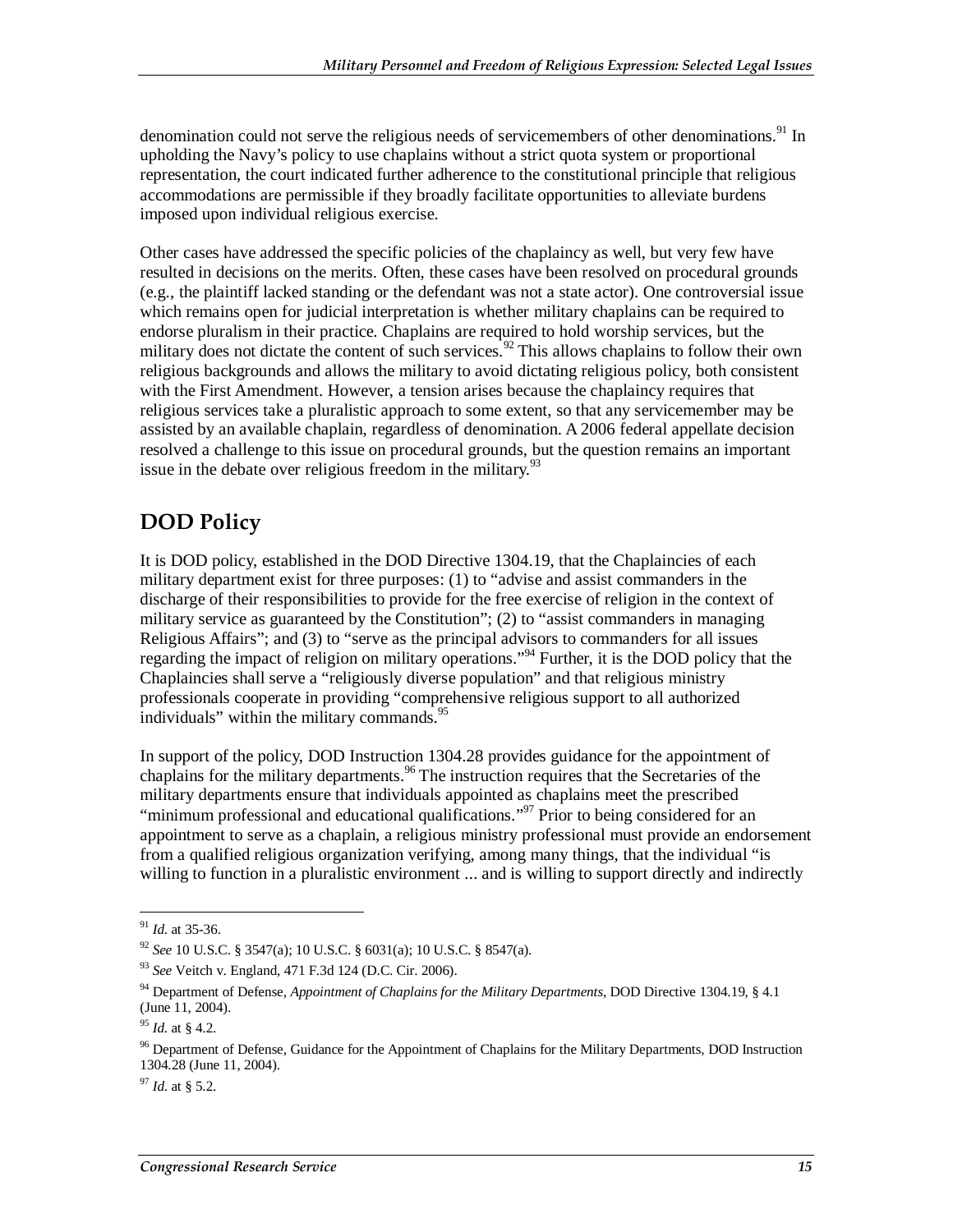the free exercise of religion by all members of the Military Services, their family members, and other persons authorized to be served by the military chaplaincies."98 Further, applicants for appointment as chaplains must affirm that they will "abide by applicable laws, and all applicable regulations, directives, and instructions of the Department of Defense, and of the Military Department that grades the appointment."<sup>99</sup>

Of particular note, in 2007, the DOD implemented a change to the instruction concerning the potential nexus between religion and terrorism.100 Any individual or religious organization may be removed from or rejected from participating in the chaplain program if: (1) "the individual is under indictment or has been convicted of a terrorism related offense, or other offense threatening national or economic security"; or "the religious organization appears on the annual State Department list of Foreign Terror Organizations."<sup>101</sup> The instruction provides procedures for the removal of chaplains from the service for loss of ecclesiastical endorsement;<sup>102</sup> however, the instruction does not state if those procedures, rather than the standard administrative separation procedures, would apply to an individual removed from the chaplaincy due to indictment or conviction of terrorism related offense.

The Armed Forces Chaplains Board, established by the DOD Instruction 5120.08, serves the purpose of making recommendations on "religious, ethical, and moral matters" for the military services to the Secretary of Defense.<sup>103</sup> The Board consists of the Chief and active Deputy Chief of Chaplains from each of the three military departments: Army, Navy, and Air Force.<sup>104</sup> In addition to making recommendations on the "[p]rocurement, professional standards, requirements, training, and assignment of military chaplains," the Board advises the Secretary of Defense on the "[p]rotection of the free exercise of religion according to Amendment I to the Constitution of the United States."105

<sup>105</sup> *Id*. at § 5.1.2.

<sup>-</sup><sup>98</sup> *Id*. at § 6.1.2.

<sup>99</sup> *Id*. at § 6.4.2.

<sup>&</sup>lt;sup>100</sup> Our research did not reveal a specific justification for the change in policy. However, in September of 2003, a Muslim military chaplain was arrested and accused of espionage while ministering to Islamic inmates at Guantanamo Bay. Shortly after the arrest, on October 14, 2003, the Senate Committee on the Judiciary, Subcommittee on Terrorism, Technology and Homeland Security held a hearing titled "Terrorism: Radical Islamic Influence of Chaplaincy of the U.S. Military and Prisons." Questions were raised during the hearing regarding the DOD's policy on qualifications and recognition of chaplains for the military services. Ultimately, the chaplain was never court-martialed for the alleged offenses and he subsequently resigned his commission in the U.S. Army. (*See* "Convictions Dropped for Muslim Chaplain at Guantánamo Bay," The New York Times, April 14, 2004, available at http://www.nytimes.com/2004/04/ 15/national/15MUSL.html?pagewanted=1). This series of events may have lead to the change in the DOD policy requiring the separation of chaplains indicted on terrorism related charges.

<sup>101</sup> *Id*. at § 6.8.

<sup>102</sup> *Id*. at § 6.5.

<sup>103</sup> Department of Defense, *Armed Forces Chaplains Board*, DOD Instruction 5120.08, § 3 (August 20, 2007).

<sup>&</sup>lt;sup>104</sup> *Id.* at § 5.1.1. (the United States Marine Corps is a component of the Department of the Navy, and as such, is represented on the Armed Forces Chaplains Board by the Department of the Navy designee).